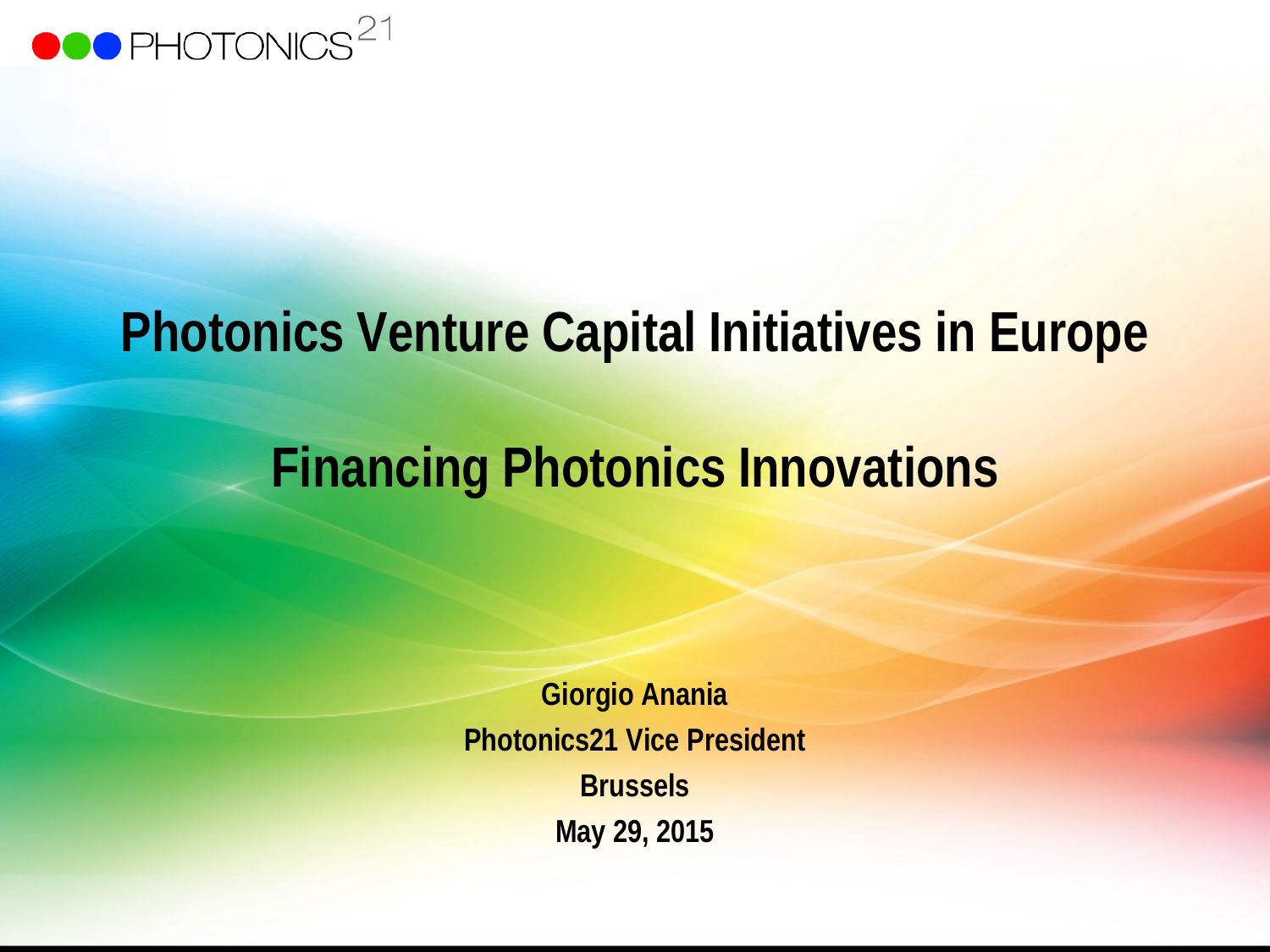

### **Financing of Photonics**

- ► Photonics technology has matured, now cost-effective for mass markets
	- Photonics market opportunities growing very rapidly
	- All segments (fiber optics, Solid State Lighting, laser manufacturing, medical diagnostics, consumer, mobile, displays, automotive lighting, etc.)
- $\blacktriangleright$  Financing however has not kept up with the photonics opportunity and constrains new companies
- ► The ecosystem is beginning to react
	- Corporates
	- National Governments
	- EC
	- Private Initiatives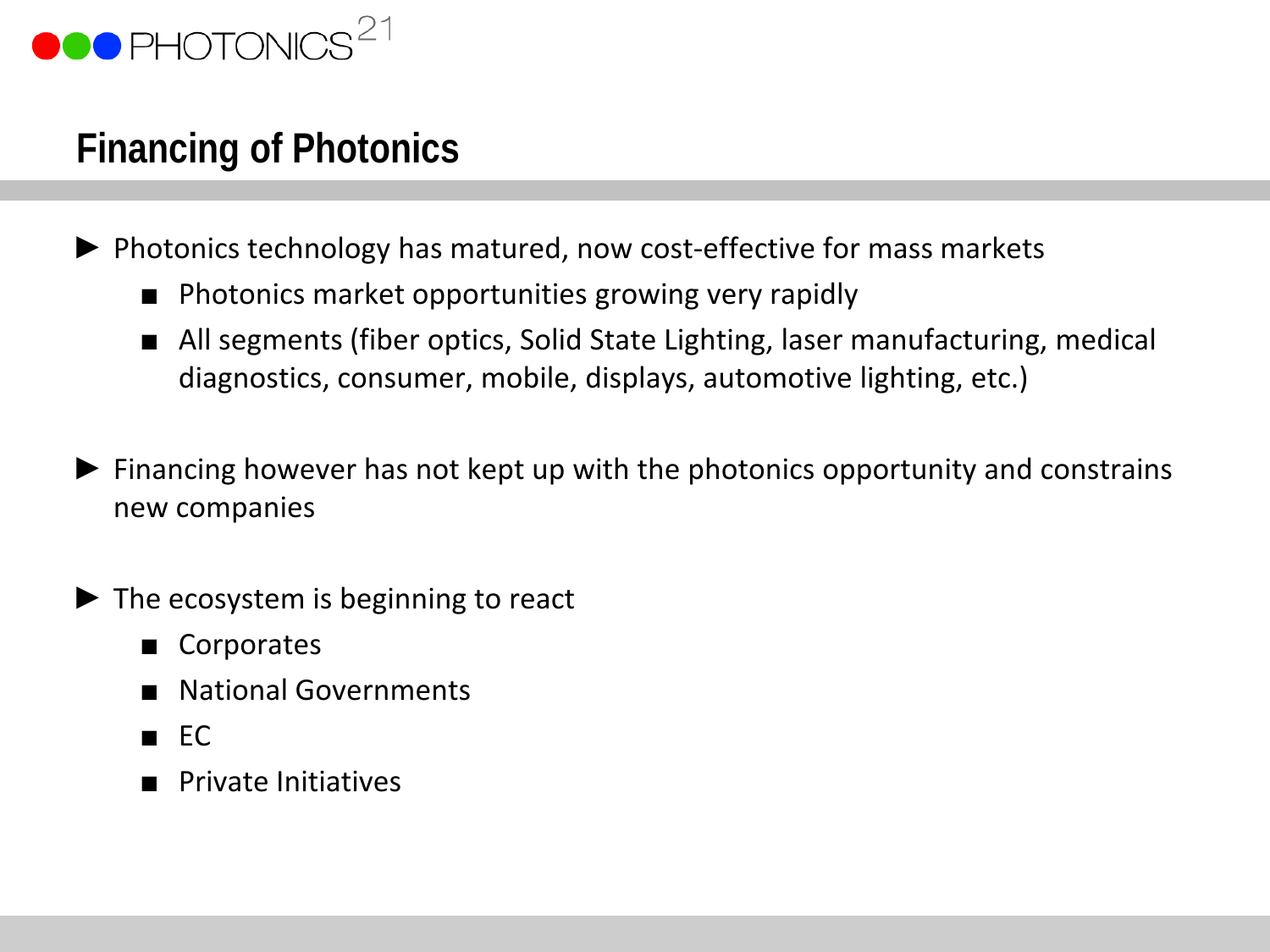

### **Venture Capital Financing in EU Still Seriously Lagging the US (4-5x less)**



- ► Global VC investment \$49 bn in 2013, still below 2008 pre-crisis level of \$51 bn
- ► Europe makes up 15% of VC activities – hugely behind the US with 68% (4-5x less for a larger market)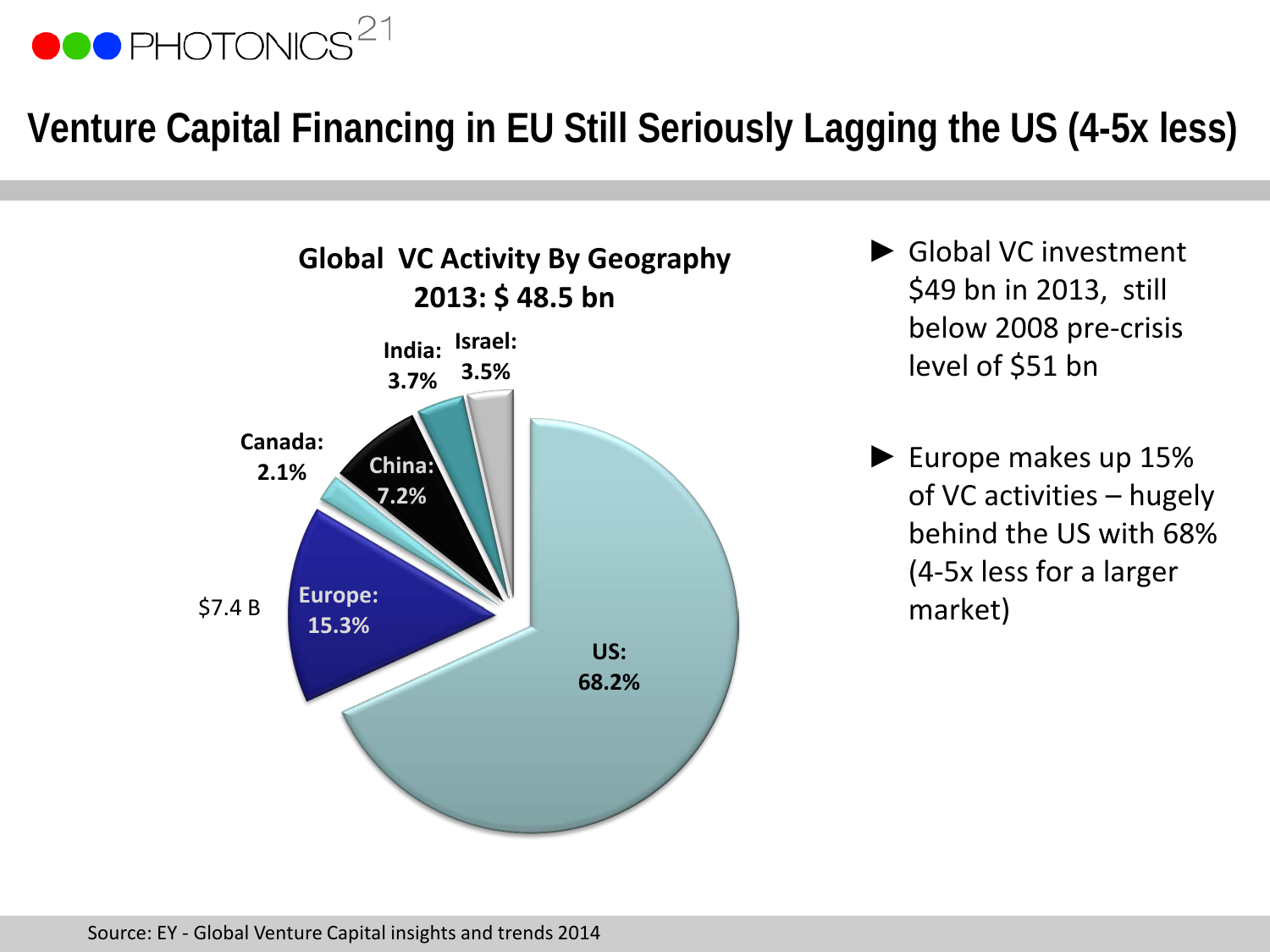

#### **……...And While US VC Seems To Be On Upswing………..**

#### **US Venture Capital Ideal Flows**



Source: Pitchbook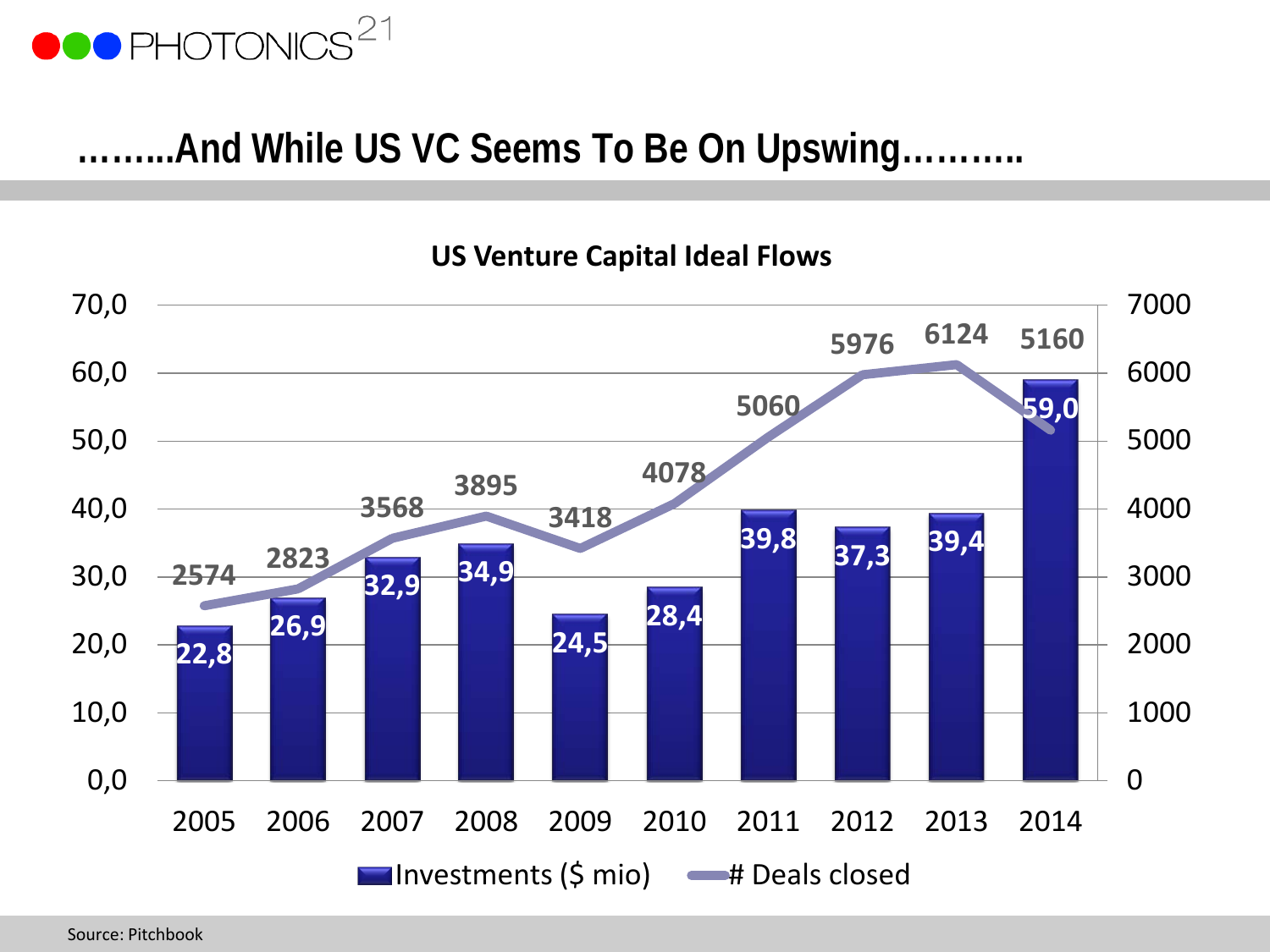## **OO PHOTONICS**

### **.EU VC Spending Still Down From 2007-2008 Levels, Slow Recovery**



- ► Venture Capital investment in Europe increased 6% in 2014 to € 3.6 B
- $\triangleright$  This is well below pre-crisis 2008 level of  $\epsilon$  6.3 bn
- ► About 3200 companies were VC backed thereof
	- 3 % Seeds
	- 53 % Start-up
	- 44 % Later Stage
- ► Life Science, Computer & Consumer Electronics, Communications, Energy & Environmental Sectors accounted for over 70% of all VC investment
- $\triangleright$  New VC Funds raised stand at  $\epsilon$  4.1 bn in 2014 only a slight increase from 2013 ( $\epsilon$  4,0 bn) and below the peak level of 2007 where new funds reached € 8,2 bn
- ► Fund raising by Investors (120 funds-103 firms)
	- $\blacksquare$  ~ 35 % comes from governmental agencies,
	- $\approx$  14 % from pension funds
	- 12,5 % from corporate investors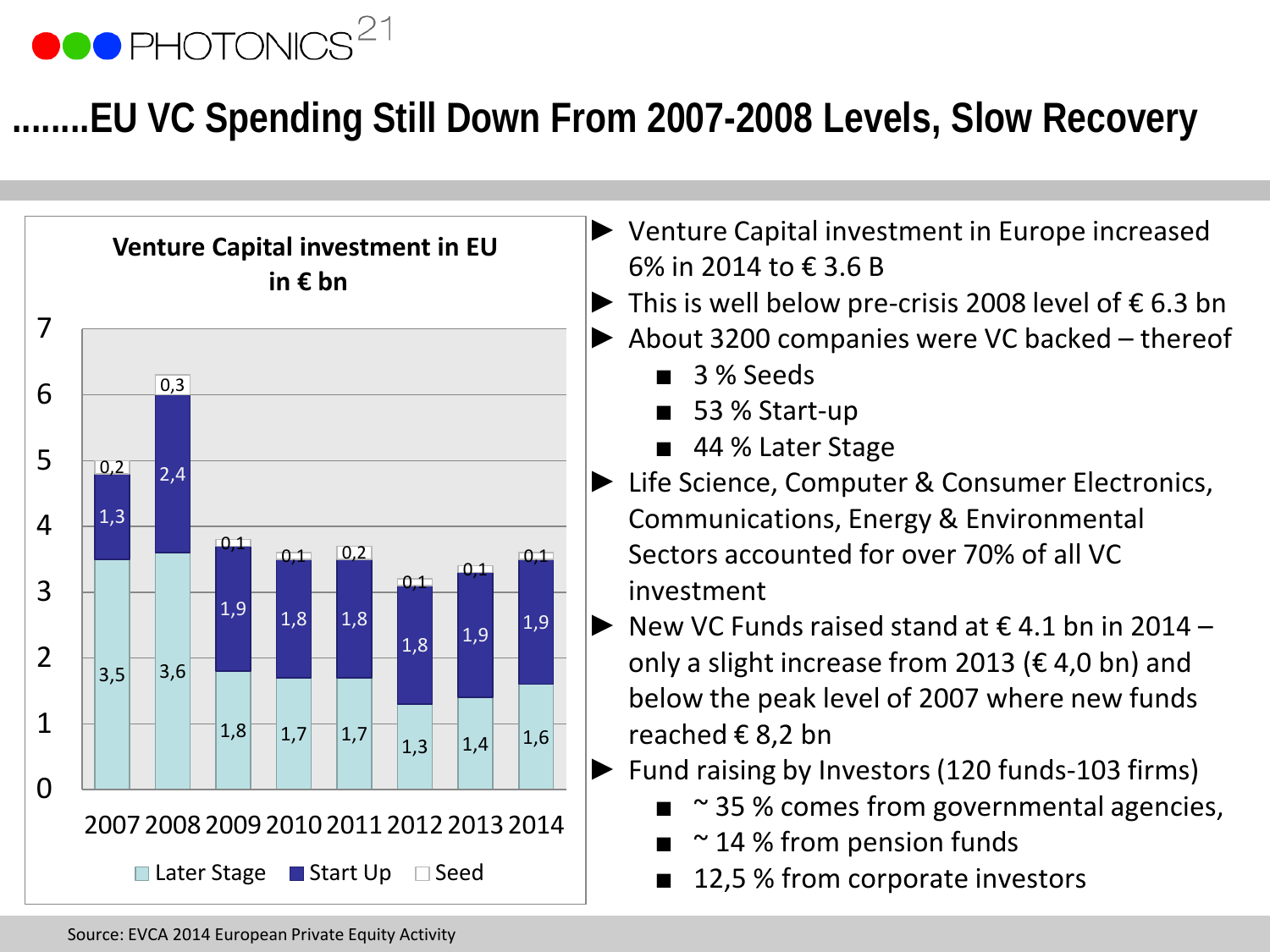## **OO** PHOTONICS

### **EU VC Activities Vary Widely By Country (Investment vs GDP)**

**VC Investment by Country as % of GDP**



Source: EVCA 2014 European Private Equity Activity **Source: EVCA 2014 European Private Equity Activity** and the structure of the outside

- Big VC weighing difference by country
	- Nordics, UK in lead
	- **France, Germany in** average
	- Italy and Spain "dead" for VC
- ► From a Geographic Point of investment:
	- 68 % are domestic investments
	- 23 % are cross-border investment in Europe
	- 9 % are abroad
	- ..plus 10 % flow from EU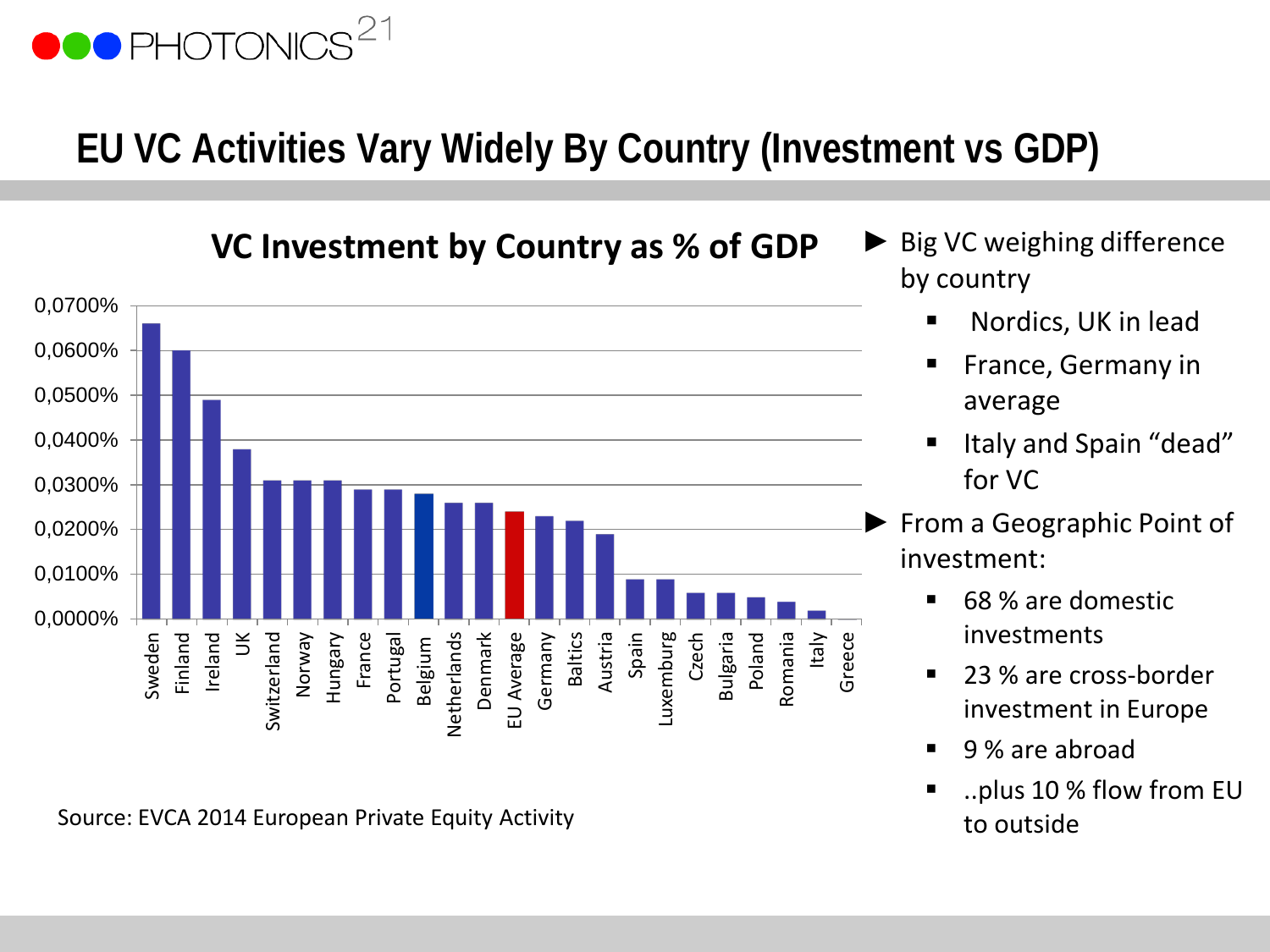

#### **EU VC Activities by County – Amount by Country 2014**

0 100.000 200.000 300.000 400.000 500.000 600.000 700.000 800.000 900.000 United Kingdom Germany France Sweden **Netherlands** Switzerland Finland Norway Belgium Spain Ireland Denmark Austria Portugal Italy Hungary Poland **68%**

Thousands of euros

**VC Investment by County - Total €3.6 B**

Source: EVCA 2014 European Private Equity Activity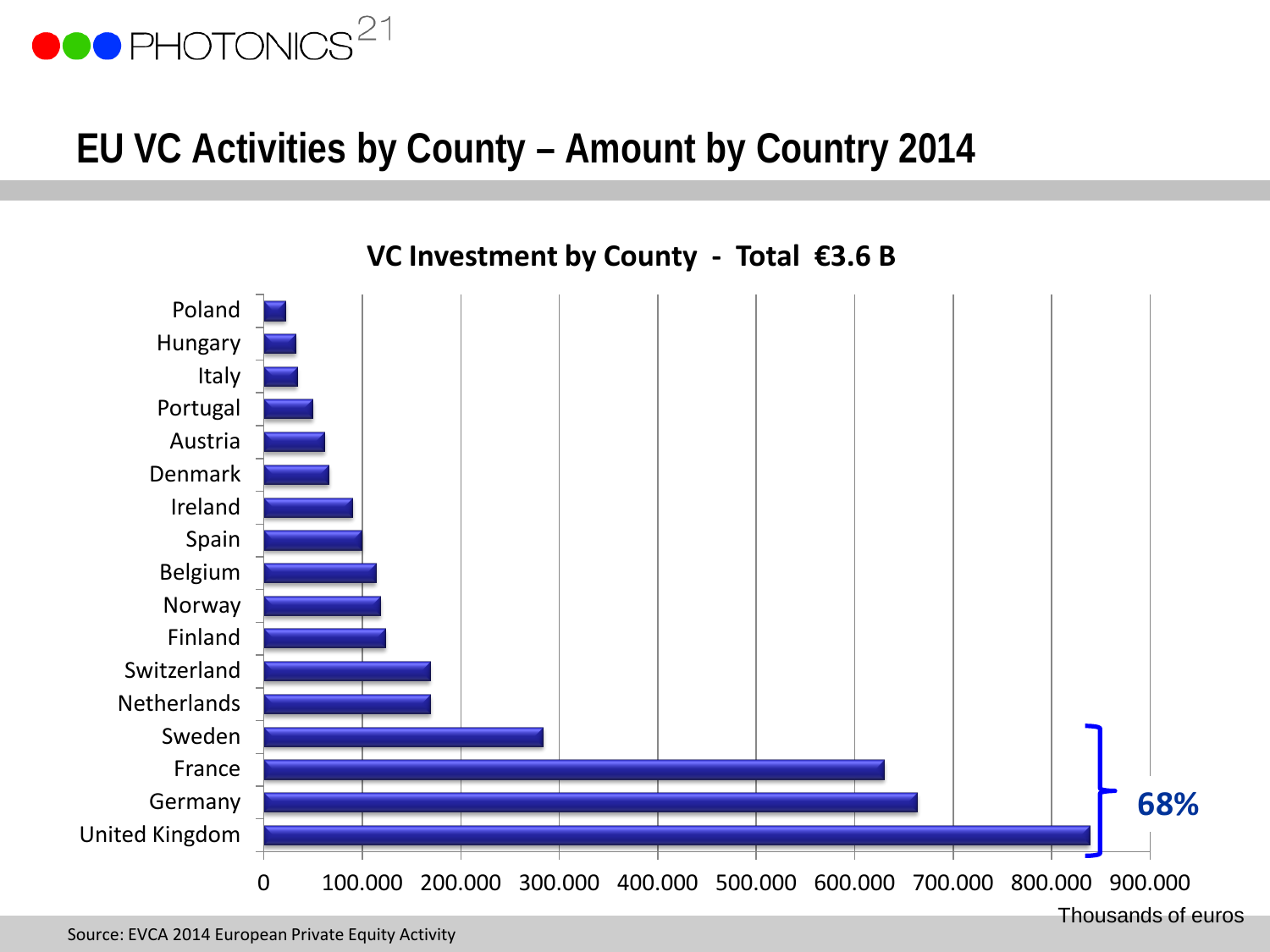### **VC Investment Increasingly Focussed on Life Sciences and Mobile/Internet …………………Photonics Not A Major Focus**

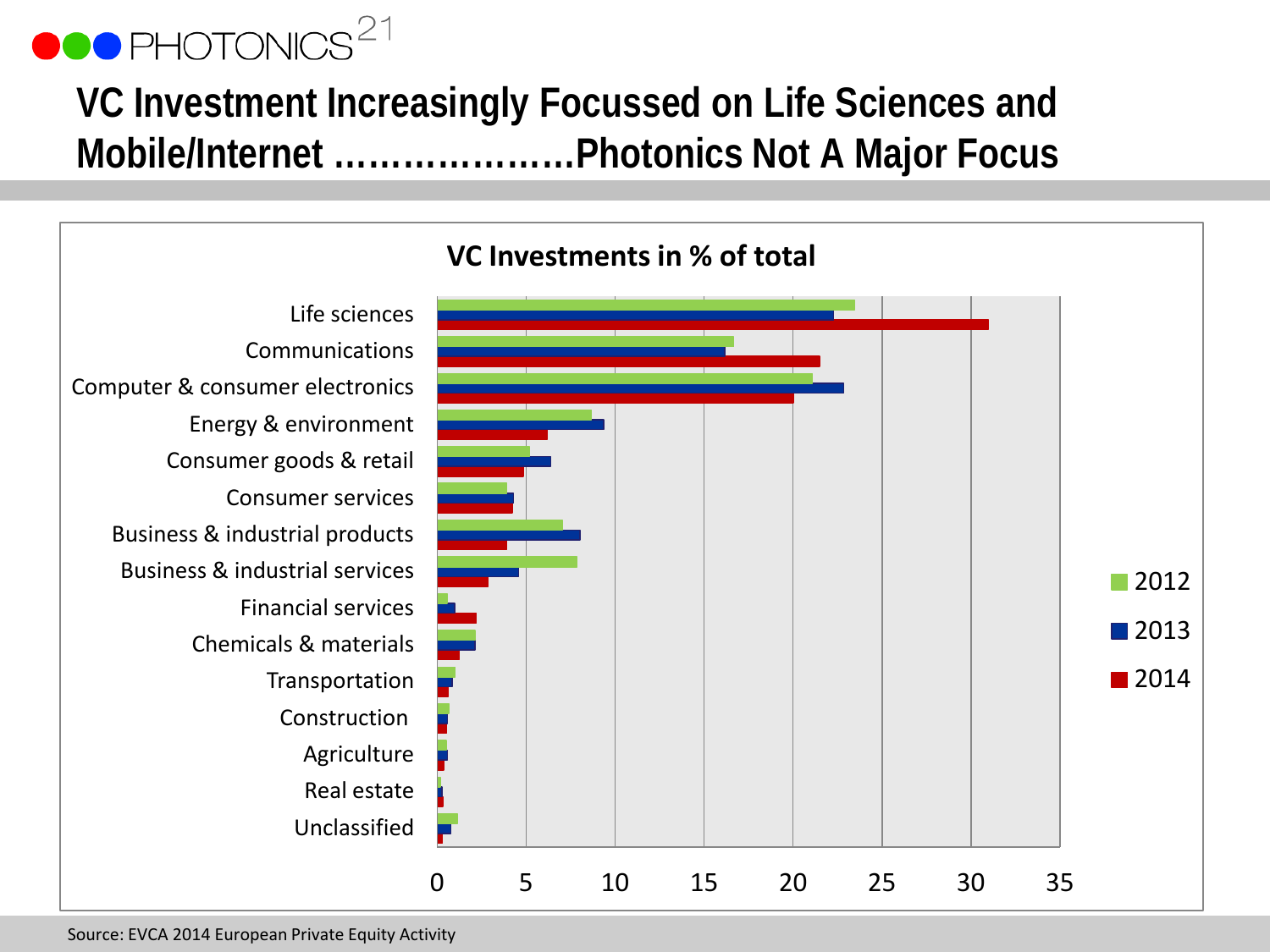

### **Stepping In To Fill The Gap: Major Increase In Corporate Venture Capital Funding Worldwide**



#### **Corporate Venture Capital Funds Worldwide**

Source: Global Corporate Venturing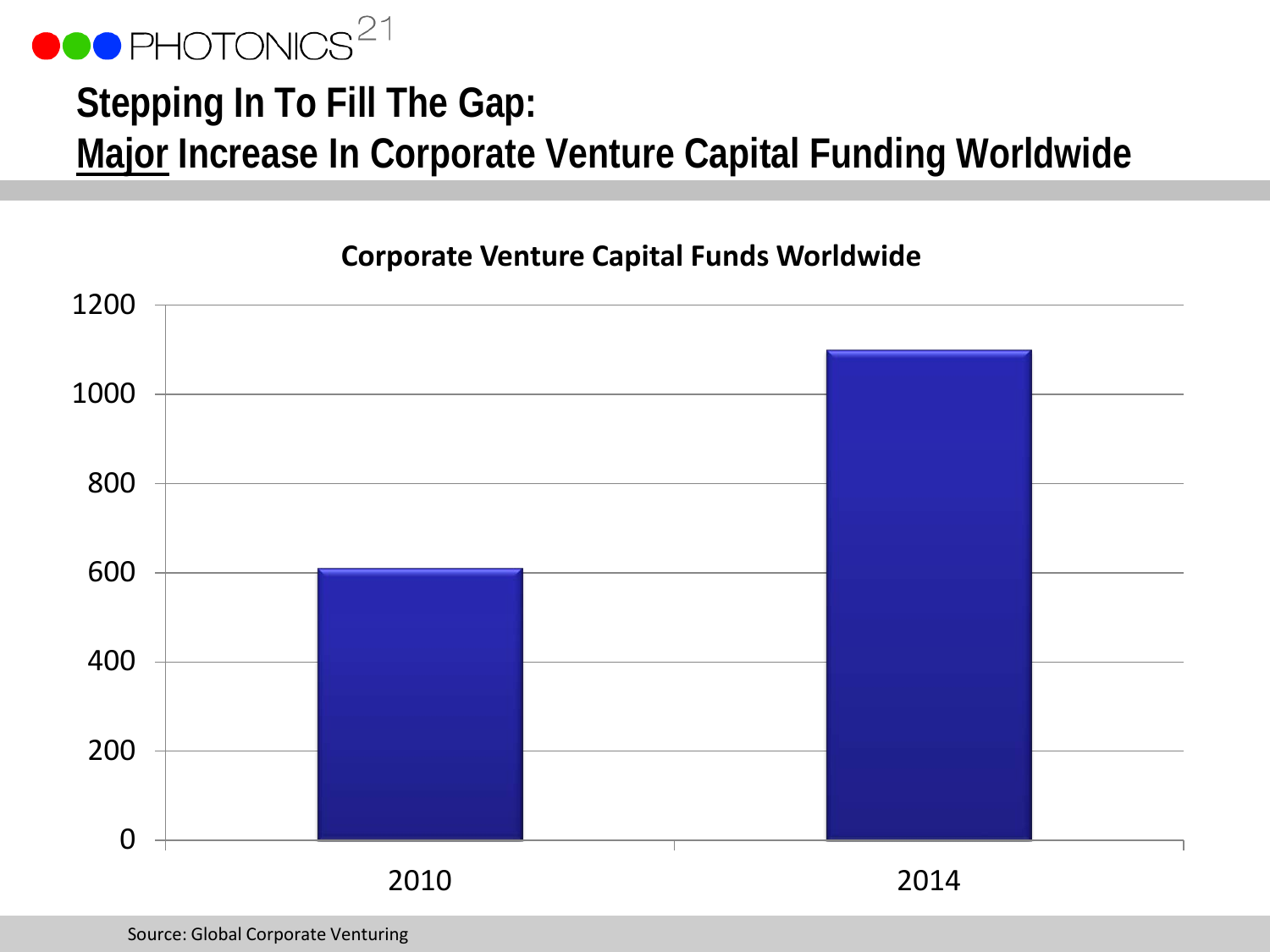### **Corporate Venture (CVC) – Some Global Trends**

**Tech Corporate Venture Capital Investment Trends**



Sourcewww.cbinsights.com/blog/wp-content/uploads/2014/06/cvc500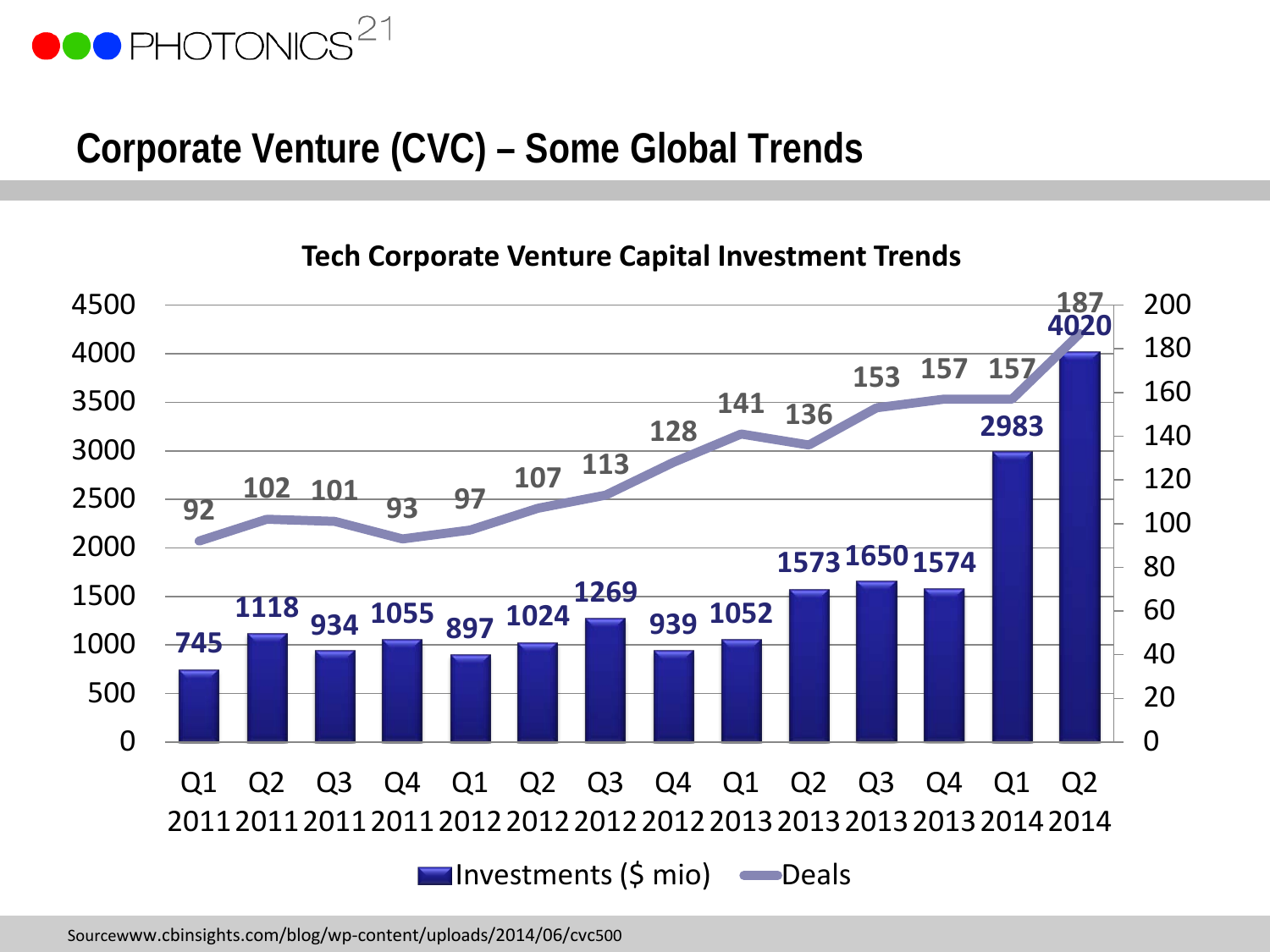### **Corporate Investors Increasingly Engaged, Even In Early Stage (esp. US) – Huge -- And They DO Focus on Hardware/Photonics**

| <b>Companies engaged in Early</b><br><b>Stage Deals</b> | <b>Deals</b><br>2013/2014 | <b>Annual</b><br>Investments \$ M    |
|---------------------------------------------------------|---------------------------|--------------------------------------|
| Google Ventures                                         | 122                       | 2804<br>Google                       |
| <b>Intel Capital</b>                                    | 113                       | 2568<br>Ventures                     |
| <b>Novartis Venture Funds</b>                           | 20                        | alone is 30x<br>694<br><b>EC P21</b> |
| <b>Qualcomm Ventures</b>                                | 45                        | 659<br>funding!                      |
| <b>GE Ventures</b>                                      | 25                        | 639                                  |
| <b>Comcast Ventures</b>                                 | 30                        | 627                                  |
| Johnson & Johnson Development                           | 20                        | 509                                  |
| <b>Tengelmann Ventures</b>                              | 14                        | 443                                  |
| <b>Samsung Ventures</b>                                 | 25                        | 439 ? Est. €1.2B/year                |
| <b>Siemens Venture Capital</b>                          | 6                         | 412                                  |
| SR-one                                                  | 15                        | 395                                  |
| <b>Cisco Systems</b>                                    | 23                        | 359                                  |
| SingTel Innov8                                          | 9                         | 350                                  |
| <b>Telecom T-Venture Holding</b>                        | 30                        | 346                                  |
| SoftBank Capital                                        | 38                        | 332                                  |
| Roche Venture Found                                     | 8                         | 289                                  |
| <b>Juniper Networks</b>                                 | 8                         | 289                                  |

- ► Huge level of investment
- ► Corporates now moving (in US) from their former "late stage" engagement into early stage.
- ► Since 2011 Google invested in 150 early stage companies followed by Intel (60), Qualcomm Ventures (49)
- ► Aside from Internet/Telecoms and Medical Sectors there are many "hardware" companies like GE, Johnson & Johnson, Siemens, BP
- $\blacktriangleright$  Lower in the rankings also EU companies investing in KETs such as BASF, BMW, Evonik, ABB
- $\blacktriangleright$  However, strong increase is (for now) mainly in US

Sources: Entrepreneur [www.entrepreneur.com/article/235598](http://www.entrepreneur.com/article/235598 /) [/](http://www.entrepreneur.com/article/235598 /)

CB Insights https:/www.cbinsights.com/blog/corporate-vernture-capital-active-2014/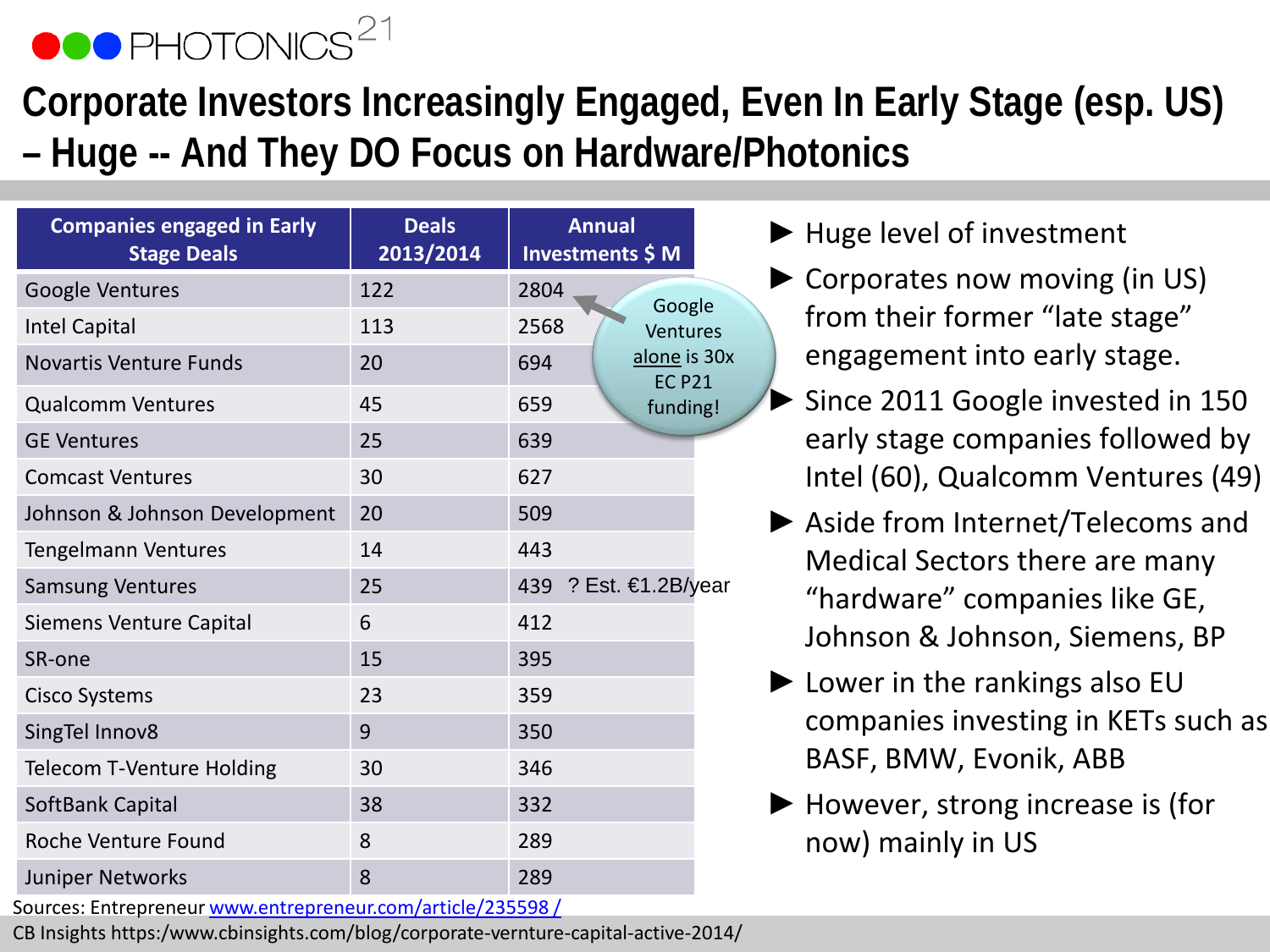### **European Commission Funding of Photonics is Increasing and is Politically Critical, but is Very Small Compared To Other Financing Sources**



- ► Photonics funding saw rapid incrase in last 15 years
	- ..and people like to work with us  $P21$   $\odot$
- ► Current funding level exclusively for photonics is about €100M/year
- ► Plus lots of new financing routes being opened for photonics
	- Photonics as a KET
	- **SME Instrument, structural** funds, etc.
	- Junker plan for SMEs
- ► Activity allows aligning entire ecosystem (e.g., today)
- ► However financing compares to:
	- $€4-5B/yr VC (all segments)$
	- Estimated €500M/year countries' internal programs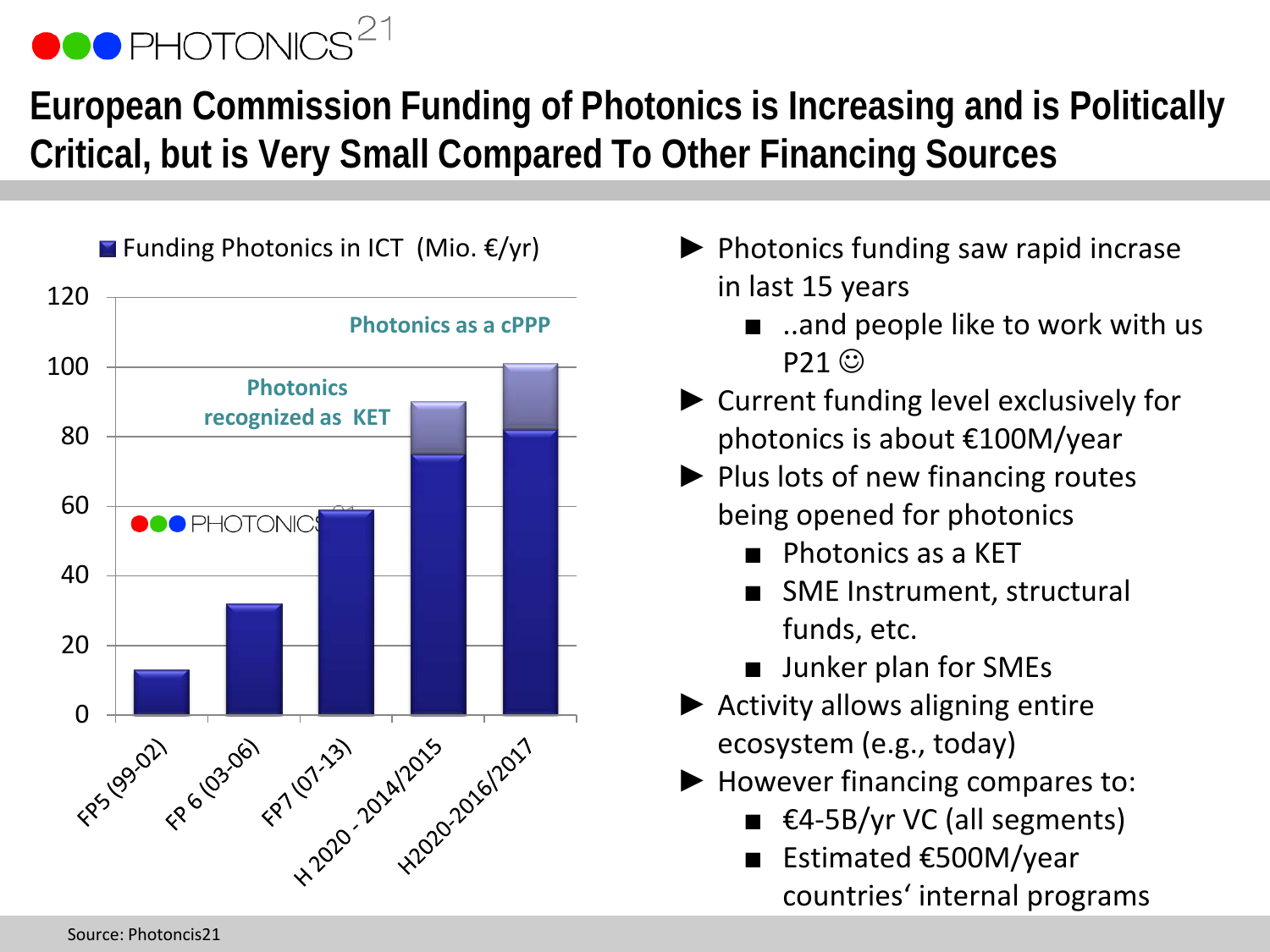### **EU: Governmental Agencies are becoming very active in VC investment**

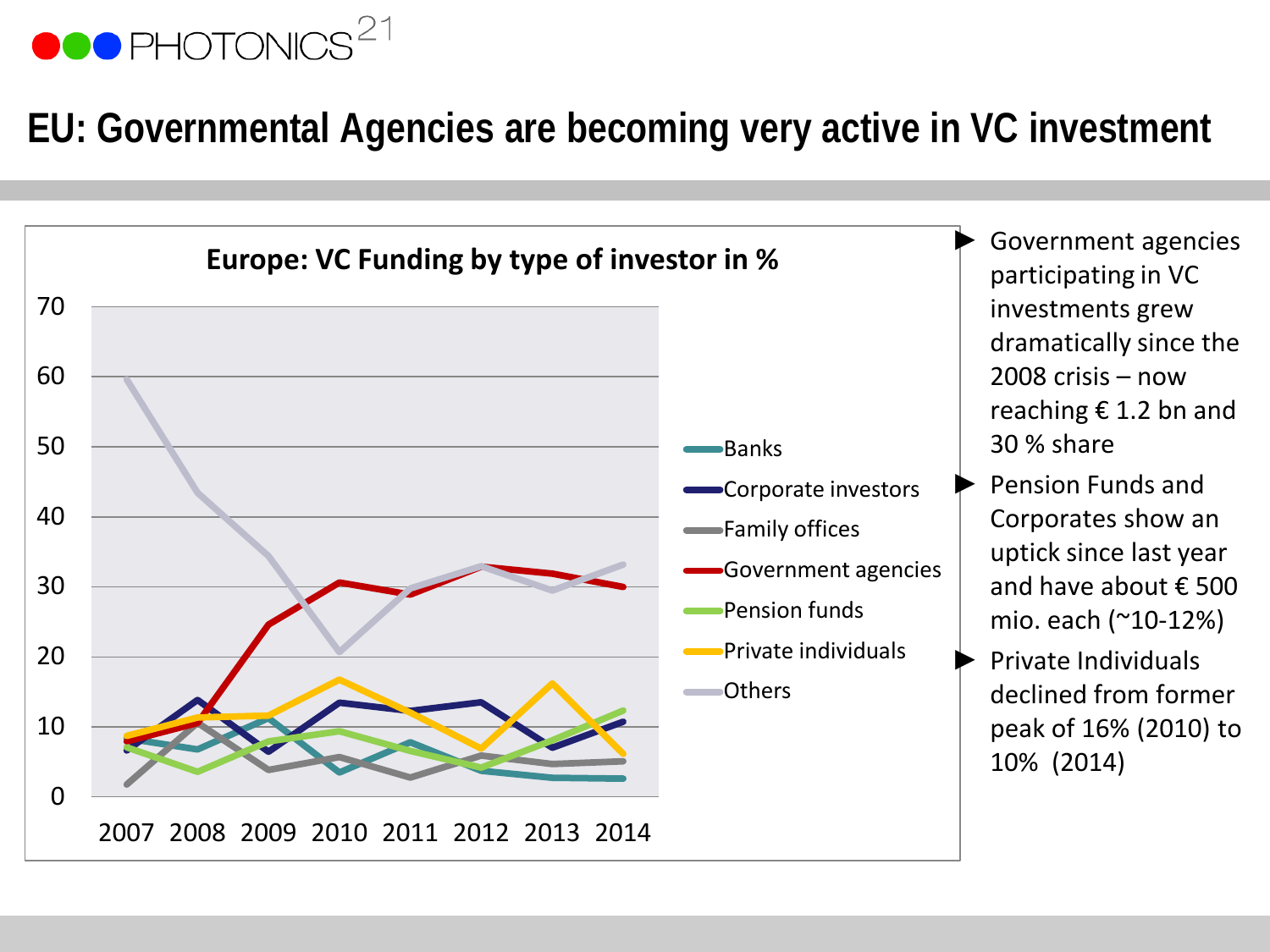### **Examples: Governmental Company Support (SME) in selected Member States**

| <b>KfW Germany</b>                                |  |  |
|---------------------------------------------------|--|--|
| <b>Programmes</b>                                 |  |  |
| Debt Financing Public Initiatives                 |  |  |
| <b>ERP Start-up Loan</b>                          |  |  |
| ERP Start-up Loan Universal                       |  |  |
| <b>Entrepreneur Loan</b>                          |  |  |
| Entrepreneur Loan (subordinated capital)          |  |  |
| ERP Innovaton Programm (Loan)                     |  |  |
| <b>Equity Financing Public Initiatives</b>        |  |  |
| <b>ERP Startfonds (Equity Capital)</b>            |  |  |
| <b>ERPParticipation (Indirect Equity Capital)</b> |  |  |
| CassaInstituto de Crédito Oficial (ICO)           |  |  |
| <b>Programmes</b>                                 |  |  |
| Debt Financing Public Initiatives                 |  |  |
| ICO Liquidity Facility (Loan)                     |  |  |
| <b>ENISA Entrepreneur (Loan)</b>                  |  |  |
| ENISA Competitiveness (Loan)                      |  |  |
| ENISA Technology Based Companies (Loan)           |  |  |
| ENISA M&A (Loan)                                  |  |  |
| <b>SME Guarantee Programme</b>                    |  |  |
|                                                   |  |  |
| <b>Equity Financing Public Initiatives</b>        |  |  |
| <b>ENISA MAB (indirect Equity Capital)</b>        |  |  |
|                                                   |  |  |

| <b>BPI France</b>                                               |  |  |
|-----------------------------------------------------------------|--|--|
| <b>Programmes</b>                                               |  |  |
| Debt Financing Public Initiatives                               |  |  |
| Prêt Participatif d'Amorcage (Loan)                             |  |  |
| Contrat de Développement Innovation(Loan)                       |  |  |
| Contrat de Développement Participativ                           |  |  |
| Prèt Pour l'Innovation (Loan)                                   |  |  |
| Garantie Innovation (Guarantee)                                 |  |  |
| Garantie de Caution sur Projects Innovants (Guarantee)          |  |  |
| Credit Mediation Schemes (Advisory Support)                     |  |  |
|                                                                 |  |  |
| <b>Equity Financing Public Initiatives</b>                      |  |  |
| Contrat de Développement Participatif (Equity)                  |  |  |
| Fonds Strarègique d'investissement (Direct and Indirect Equity) |  |  |
| Garantie des Fonds Propres (Guarantee)                          |  |  |
|                                                                 |  |  |

| Cassa Depositi e Prestiti (CdP)                          |  |  |
|----------------------------------------------------------|--|--|
| <b>Programmes</b>                                        |  |  |
| Debt Financing Public Initiatives                        |  |  |
| Nuovo Plafond PMI Investimenti                           |  |  |
| Plafond OMI Credit vs. PA (short term liquidity support) |  |  |
| Fondo Centrale di Garanzia (Guarantee)                   |  |  |
|                                                          |  |  |
| <b>Equity Financing Public Initiatives</b>               |  |  |

Fondo Italiano d'Investinmento (Direct and indirect Equity Capital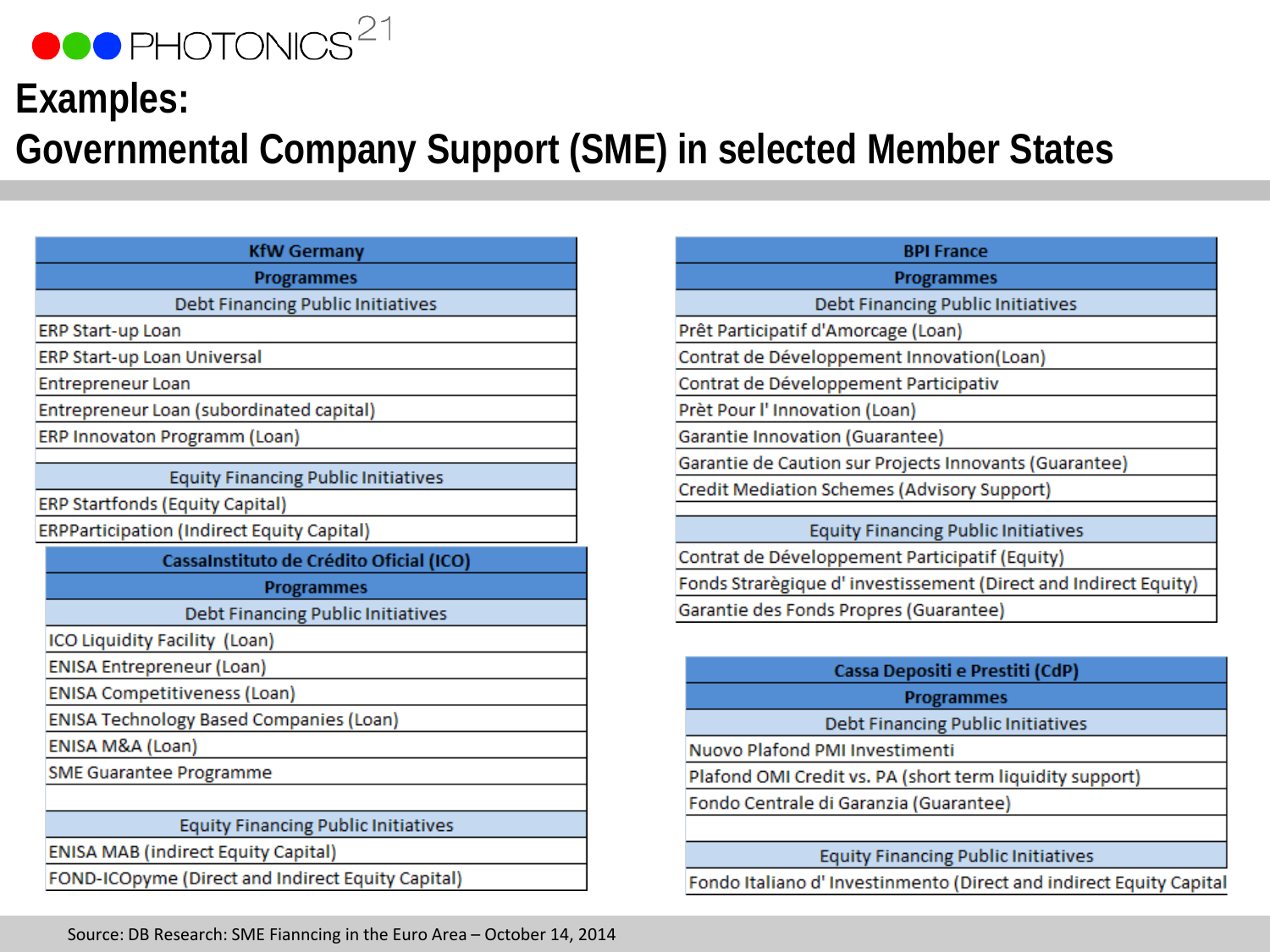

### **Europe: Funding of Businesses by various Institutions/Programs**

#### **Annual Funding in Euro bn (2014)**



Source: EIB Statistics / EVCA Yearbook / KFW Website www.kfw.de / BPI France Annual Report 2013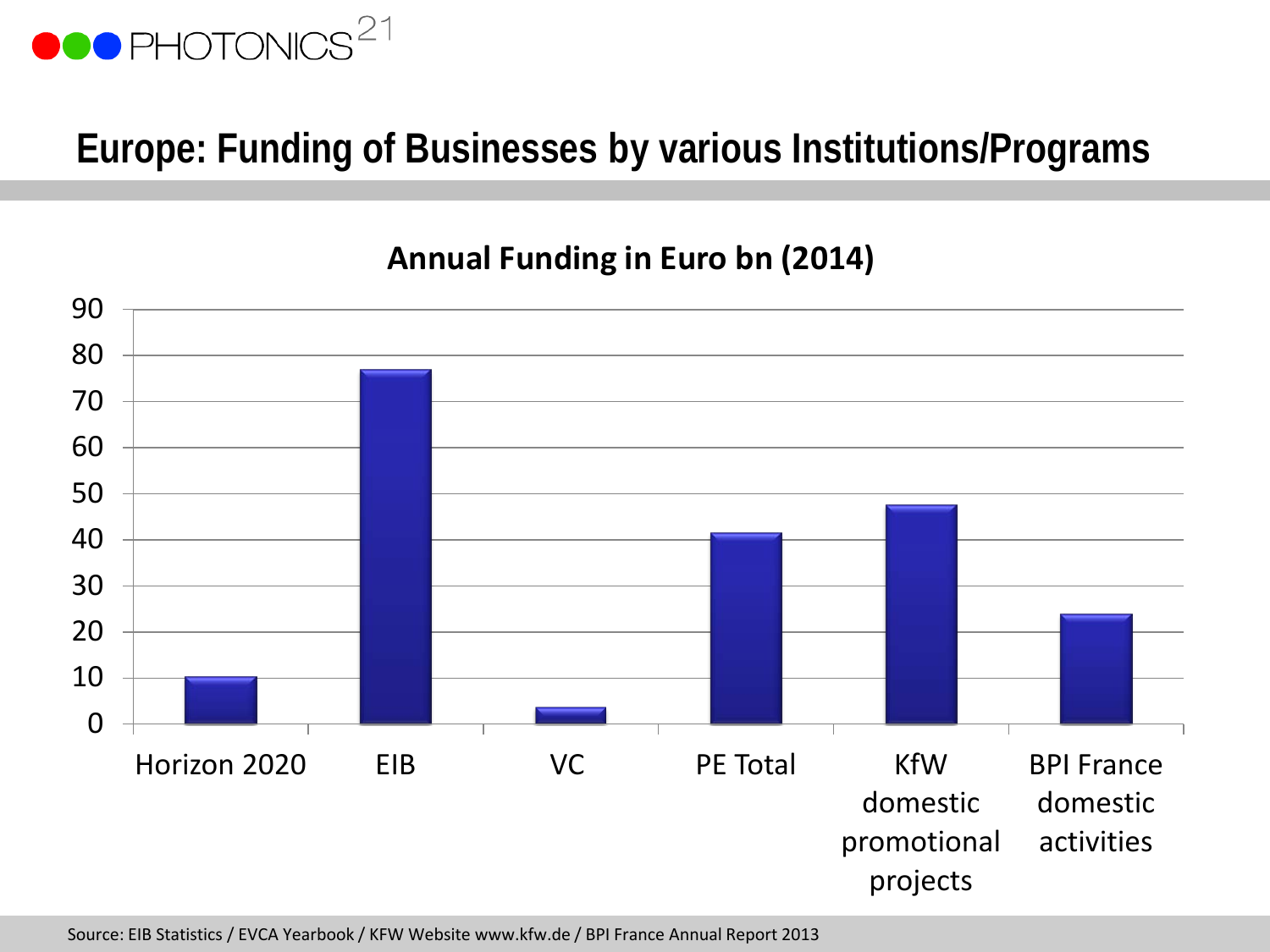### **Crowdfunding – a new Instrument for Financing But Not Optimal For Many Photonics Business Models**

| No.            | <b>Name</b>             | <b>Country</b>     |
|----------------|-------------------------|--------------------|
| $\mathbf{1}$   | Crowdcube               | <b>UK</b>          |
| $\overline{2}$ | <b>Funding Circle</b>   | UK                 |
| 3              | <b>Our Crowd</b>        | Israel             |
| 4              | Ulule                   | France             |
| 5              | FundedByMe              | Sweden             |
| 6              | MyMircroinvest          | <b>Belgium</b>     |
| 7              | Symbid                  | <b>Netherlands</b> |
| 8              | <b>KissKissBankBank</b> | France             |
| 9              | Goteo                   | Spain              |
| 10             | <b>Seedrs</b>           | UK                 |
| 11             | <b>Booomerang</b>       | Denmark            |
| 12             | Derev                   | Italy              |
| 13             | Companisto              | Germany            |
| 14             | Invesdor                | <b>Finland</b>     |
| 15             | Wemakeit                | Sweden             |

- ► Crowdfunding gained some share KPMG/Nesta estimate that it will increase from £200 M in 2012 to about £15 B.
- ► Seen as a chance for start-ups to boost their profile toward investors and customers – however risk of losing capital
- $\triangleright$  So far most visible companies applying for crowdfunding come from the consumer tech sector – tech online companies and food and drink business
- ► High capital needs/long leadtime/non-consumer photonics companies not ideally suited
- ► "Start-up Europe" program, which aims to strengthen business environment for Web and ICT based business, sees Crowdfunding as a method for lowering capital barriers. However a legal framework in Europe is missing
- ► 20 % are start-ups in the pre-revenue stage and 50 % are "early stage"

Source: KPMG – The future of Crowd Sourcing and http.//crowdsourcingweek.com: Top 15 Crowdfunding Platforms in Europe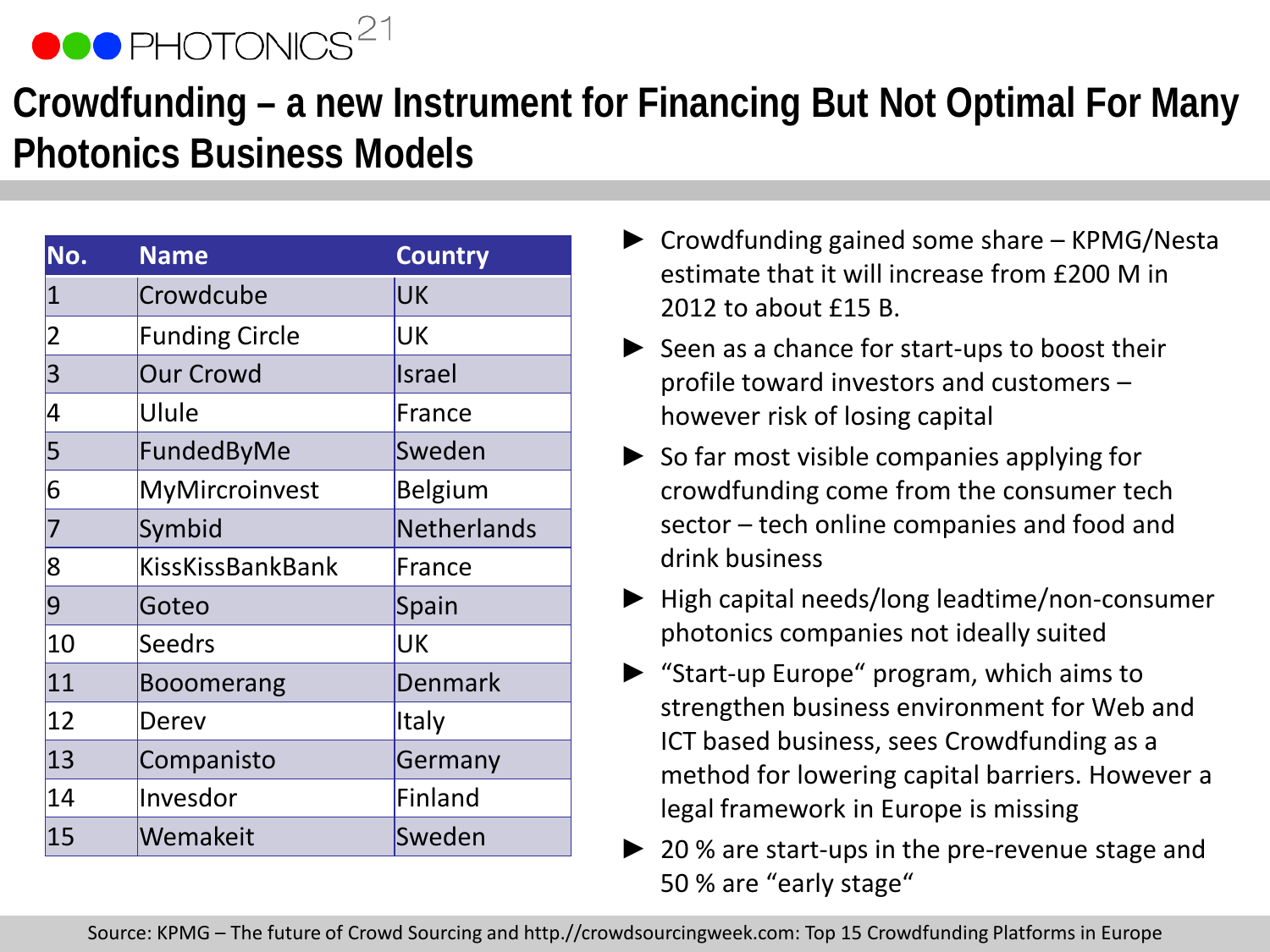

### **Individual Financing Initiatives: Invest in Photonics Conference – Bordeaux**



- ► Held every 2 years in Bordeaux from 2008
- Has been the first EU conference focused exclusively on photonics
- Good track record. Since 2008:
	- ► 4 Conferences held so far
	- ► 40 % of companies presenting succeeded in raising funds
	- ► Supported raising  $\epsilon$  50 mio. of funds
	- ► Average funding size € 1.5 mio
- Last conference (October 2014) in Bordeaux
	- 170 attendees from VC, Business Angels, Corporate Ventures; + 13 % versus prior conference
	- Thematic sessions on Environmental & Energy, Consumer Electronics, Life Science, Aerospace & Transport, 3-D-Printing and Advanced Manufacturing
- ► Selection Criteria: real market opportunity, unique value proposition, outperforming competition
- Key differentiation: Great speakers from global photonics end-users! Also great location...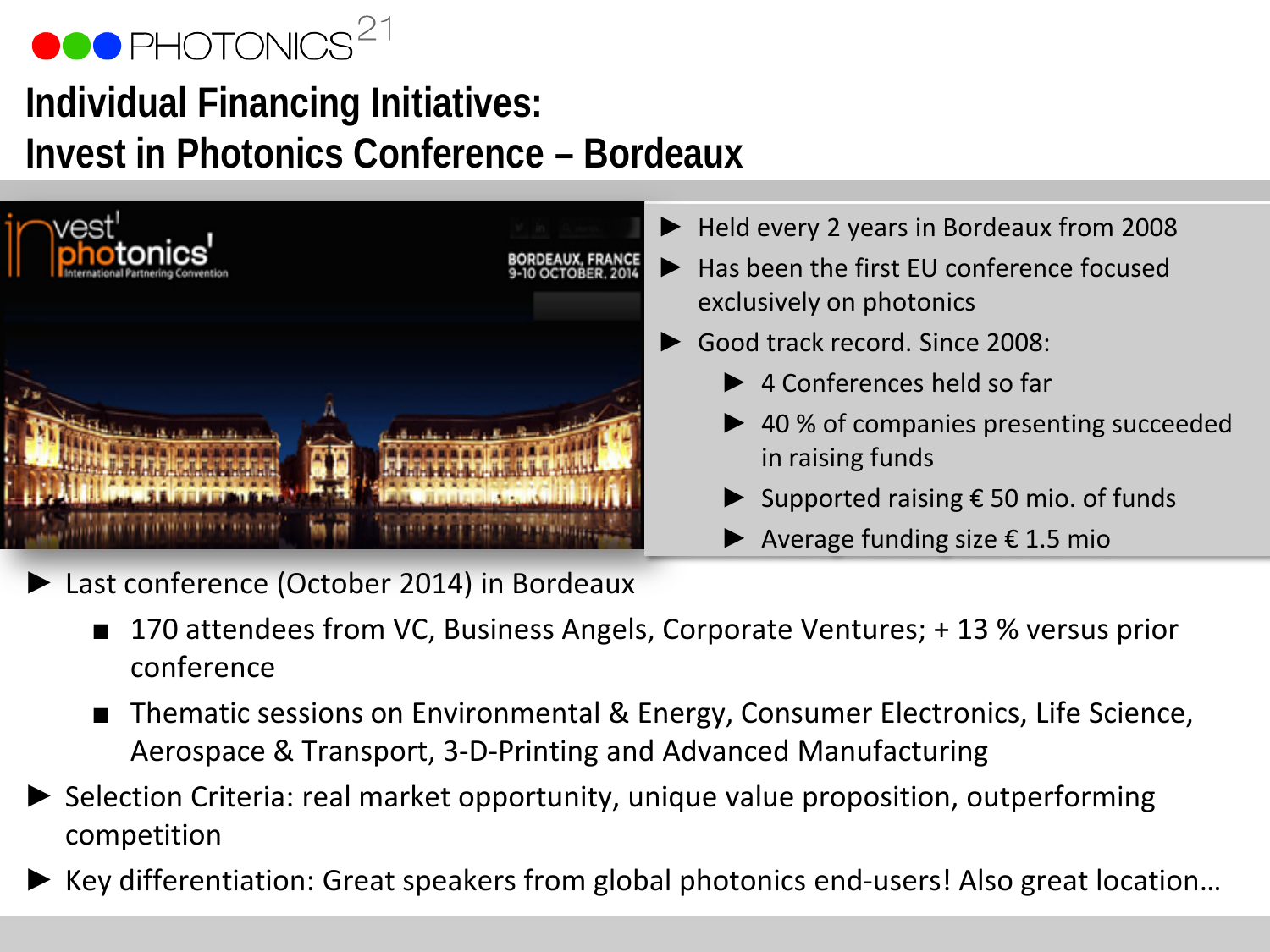### $\bullet \bullet \bullet$  PHOTONICS $^{21}$ **Individual Financing Initiatives: First European Photonics Venture Forum (EPVF), Rome**



European Photonics Venture Forum (EPVF) on 16 April in Rome conducted by e-limited - initiated by FP7 project Lightjumps, a cooperation of Photonics Clusters

► NEW: started April 2015

Aim of  $FPVF$ 

- Market Photonics Sector to a wider investor community
- Channel to finance for high-potential photonics businesses
- Supporting sector in raising funds
- Ensure photonics becomes a pillar of regional development
- ► Target Community
	- Entrepreneurs, Investors, Corporate and Policy
- ► Conference 2015
	- 24 companies selected and invited for a pitch
	- 21 high-level reviewers from Corporate and PE
	- 6 Award Winners will be invited for a next session in Düsseldorf, December 2015
- ► Participants' geographical origin >50% non-local
	- 40% domestic (ie Italy)
	- 54% other EU
	- 6% non-FU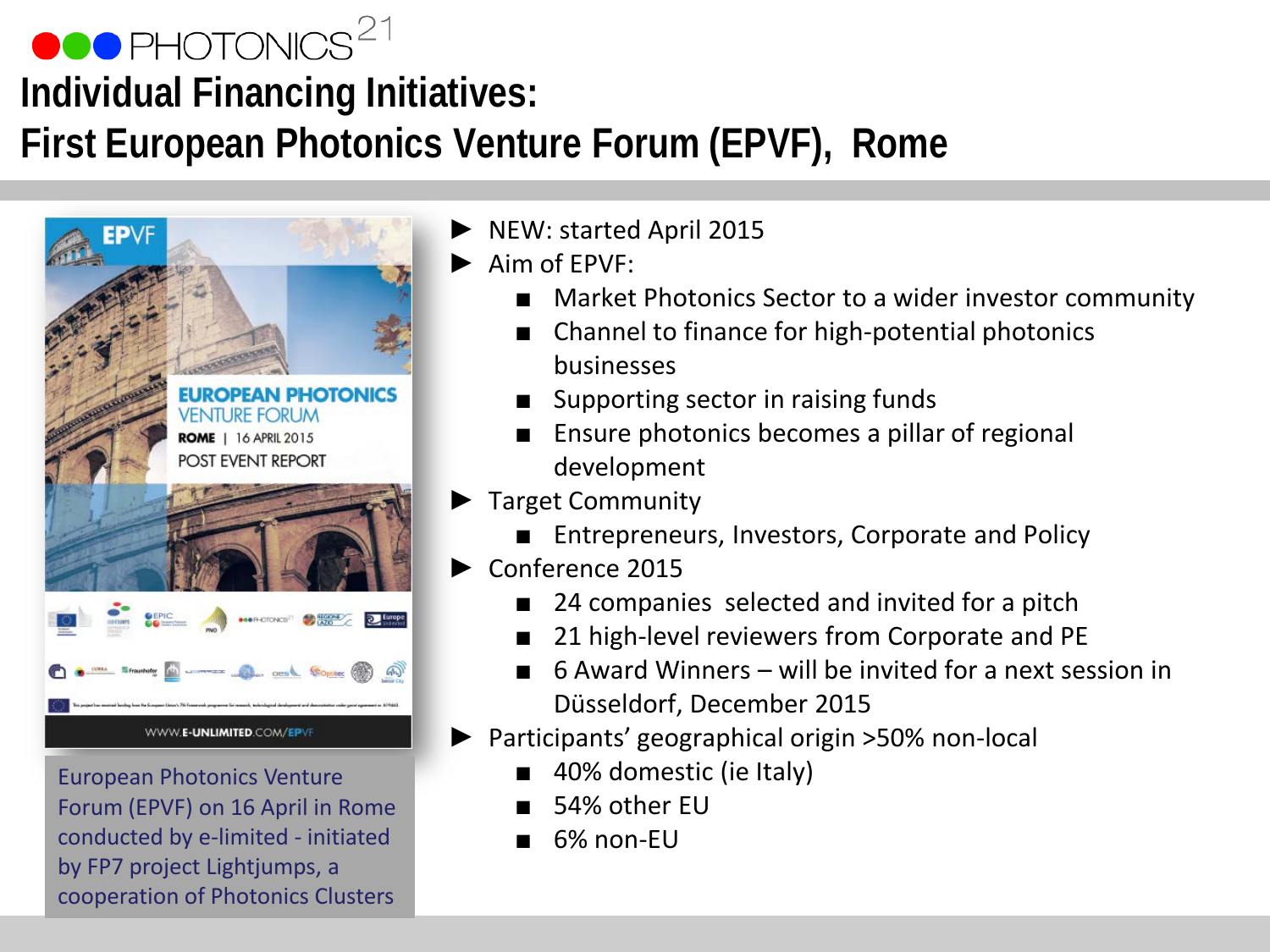### **In Summary: Venture Capital Financing of Photonics**

- ► Very little VC financing in Europe vs US (4-5x less), gap will likely widen
- ► The VC financing that exists is increasingly being directed at mobile/internet and life sciences, hardware investments seriously reduced
	- Hardware generally needs more capital, longer track to payback less attractive
- ► Industrial Corporates are stepping in strongly to fill the gap (especially in the US)
	- Heavy focus in HW areas like photonics
	- More comfortable with more capital intensive, longer horizon investments
- ► European Commission financing of photonics significantly increased (and politically key) but small in proportion to other sources
- ► National EU governments have significantly increased their investments (e.g., KfW in Germany and BPI in France)
- ► Dedicated investment conferences focussed on photonics are beginning to gain traction (early days)

#### **The Ecosystem is Beginning To Get Organized To Respond To The Market Opportunity**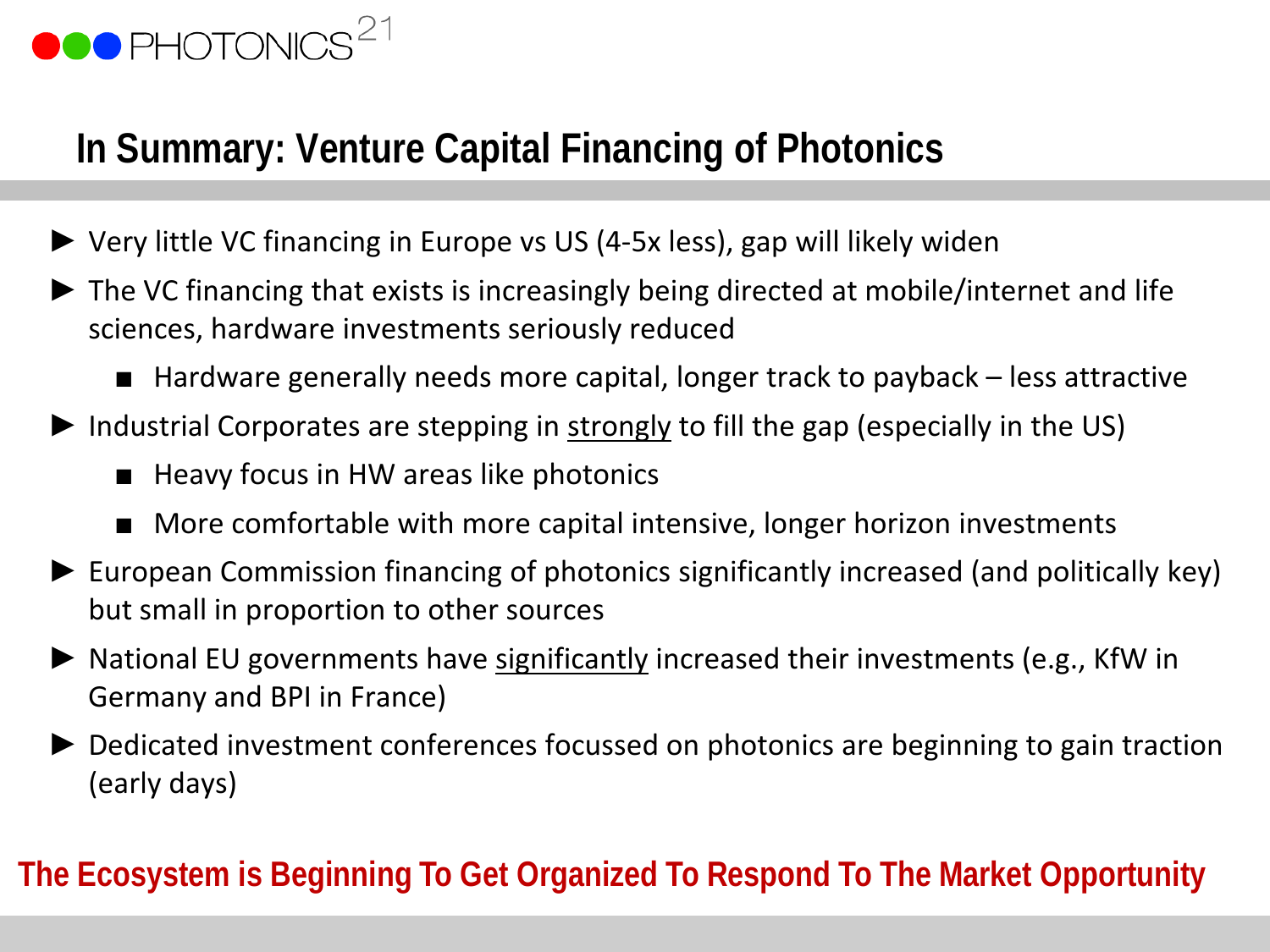

# **Thank You**

**Giorgio Anania Photonics21 Vice President, CEO Aledia Brussels, May 29, 2015 Giorgio.anania@gmail.com**

 $\sim$  11, 2010 – 2010 – 2010 – 2010 – 2010 – 2010 – 2010 – 2010 – 2010 – September 1, 2010 – September 1, 2012 – 20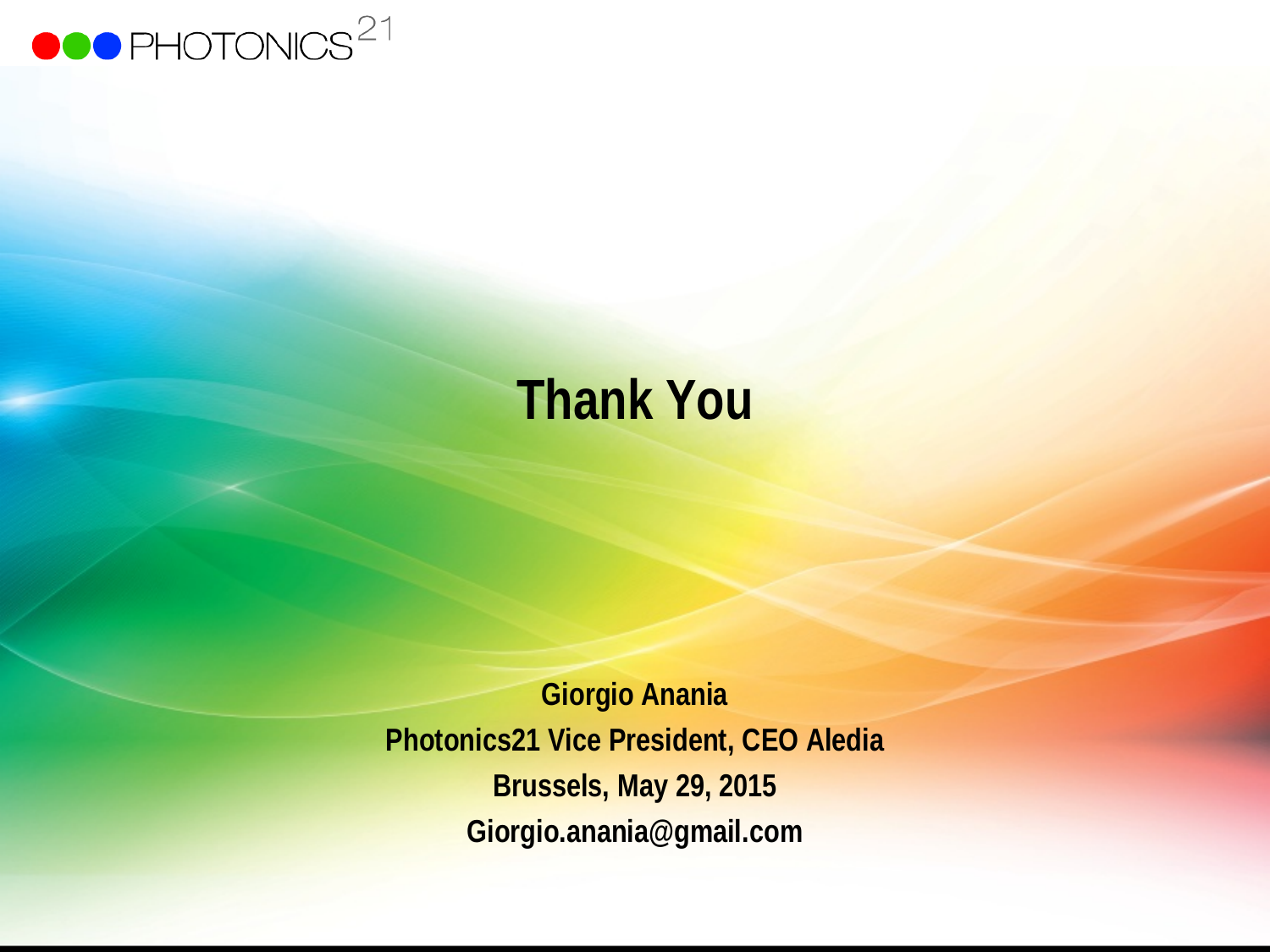### **Venture Capital Trends – Do they apply for Photonics Segments ?**

- ► What most VC companies are looking for makes it to some extend difficult for the Hardware Sector to attract VC funding. VCs want:
	- Rapid feedback to know if investments will pay-off
	- Fast route to profitable growth: Pilot production, market penetration and scaling
	- Low upfront investment (risk)
- ► Consequently favorite sectors for VC investments were and still are
	- Consumer services (such as e-commerce, gaming, web marketing, mobile interfaces, cloud technologies) – in EU  $\sim$  50 % of VC investment
	- Information Technology dominated by US in terms of deals and money invested – and 70% is in software
	- Health Care & Life Sciences where PE funding has long tradition such as in biotech, medical devices ("guaranteed exits")
- ► However some Hardware Sectors are attracting business angels/VCs, especially
	- where open standards and modular approaches are applied, or
	- Where fast development/marketing is possible  $-e.g.$  Maker Scene (3D-Printing)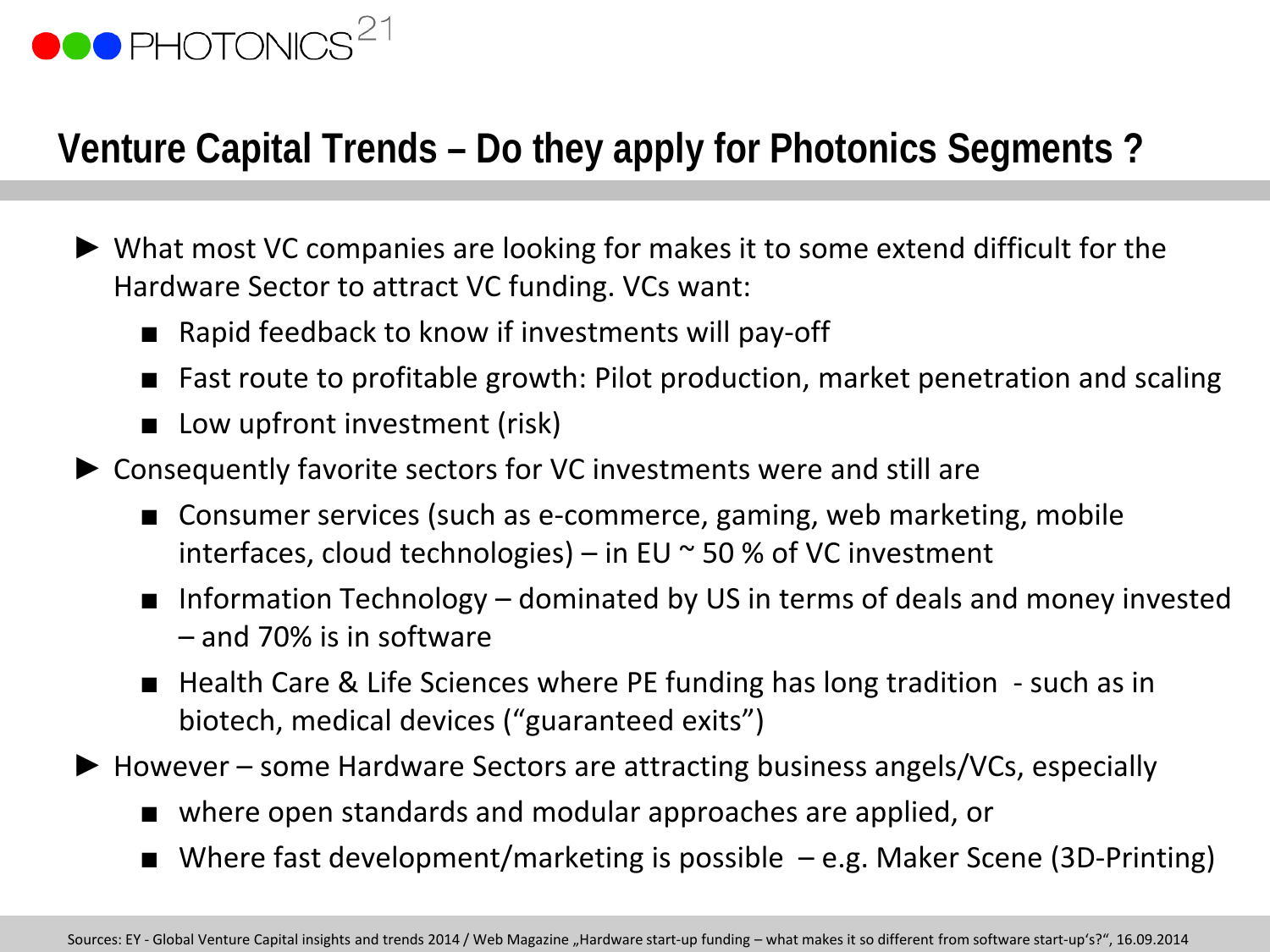

### **Financing Innovations in Europe – Wrap-Up**

- ► Despite Europe's VC Investment levels do not reach US levels the amount of capital which invested is in the range of billion Euros (comment from my side – not for the chart - compared to public funding which is at best in the range of 600 mio. even if we calculate broadly)
	- worthwhile to consider for financing innovations
- ► Software and Consumer Services are the main target of investments
	- however some areas of investment interest match also photonics areas
- ► Corporate investors kick in to fill their innovations gaps –also outside Software
	- due to long-term commitment a chance for photonics start-up's
- ► EU Governmental measures are gaining ground in investing innovations and also take some measures to liberate capital flow within Europe
	- EIB Programs are available such as Project loans for individual projects, Intermediated loans, ESIF Financial Instruments , Project bonds
	- New EIB/ESIF Programs are considered to better meet the needs of financing innovations and fill the investment gaps
- ► Successful Member State Instruments for investing in innovation and growth introduced – e.g. KFW-Germany / BPI-France / Cassa Depositi e Prestiti –Italy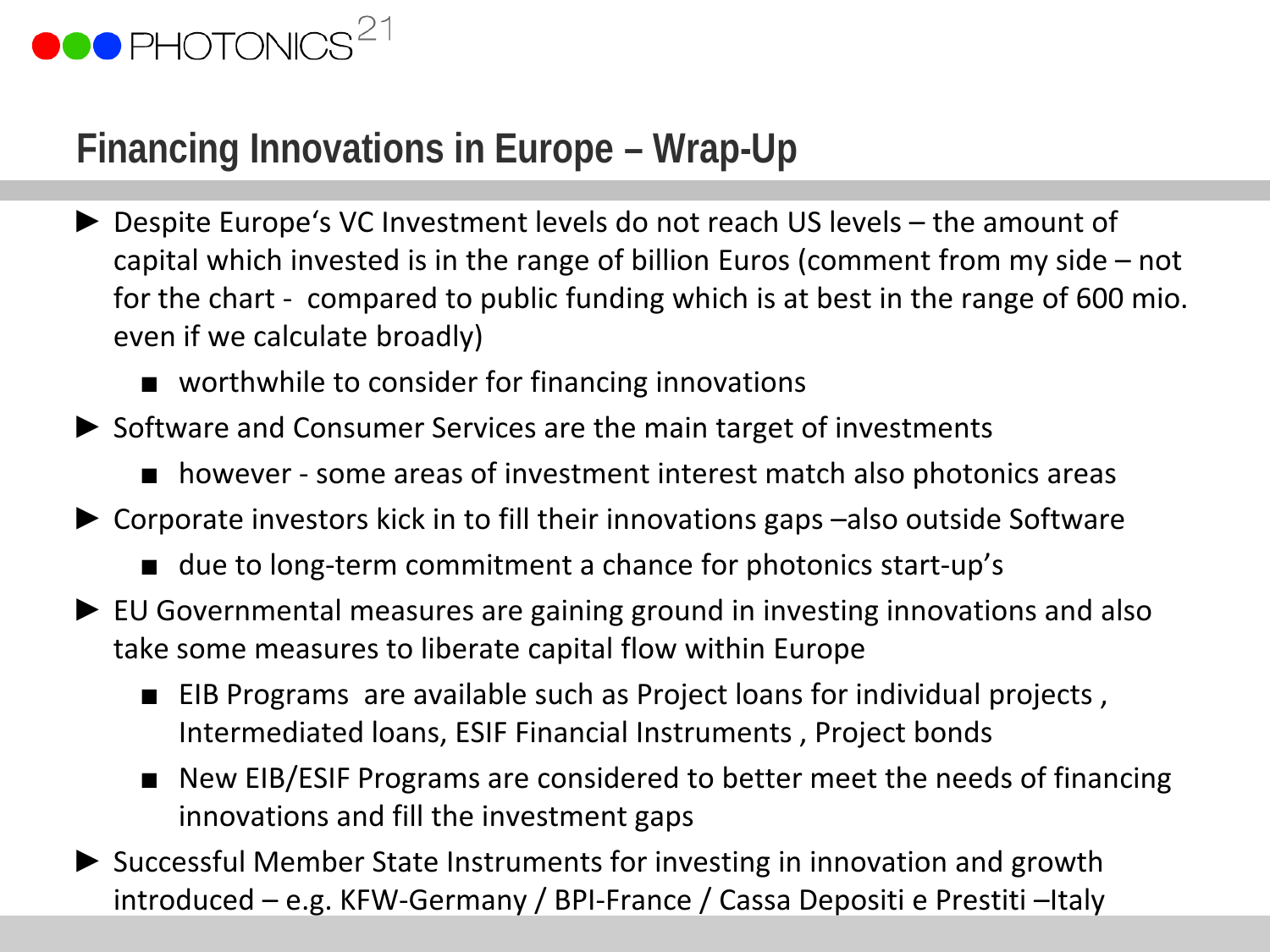#### **CVC – Corporate Venture Sector Focus (Number of Deals)**

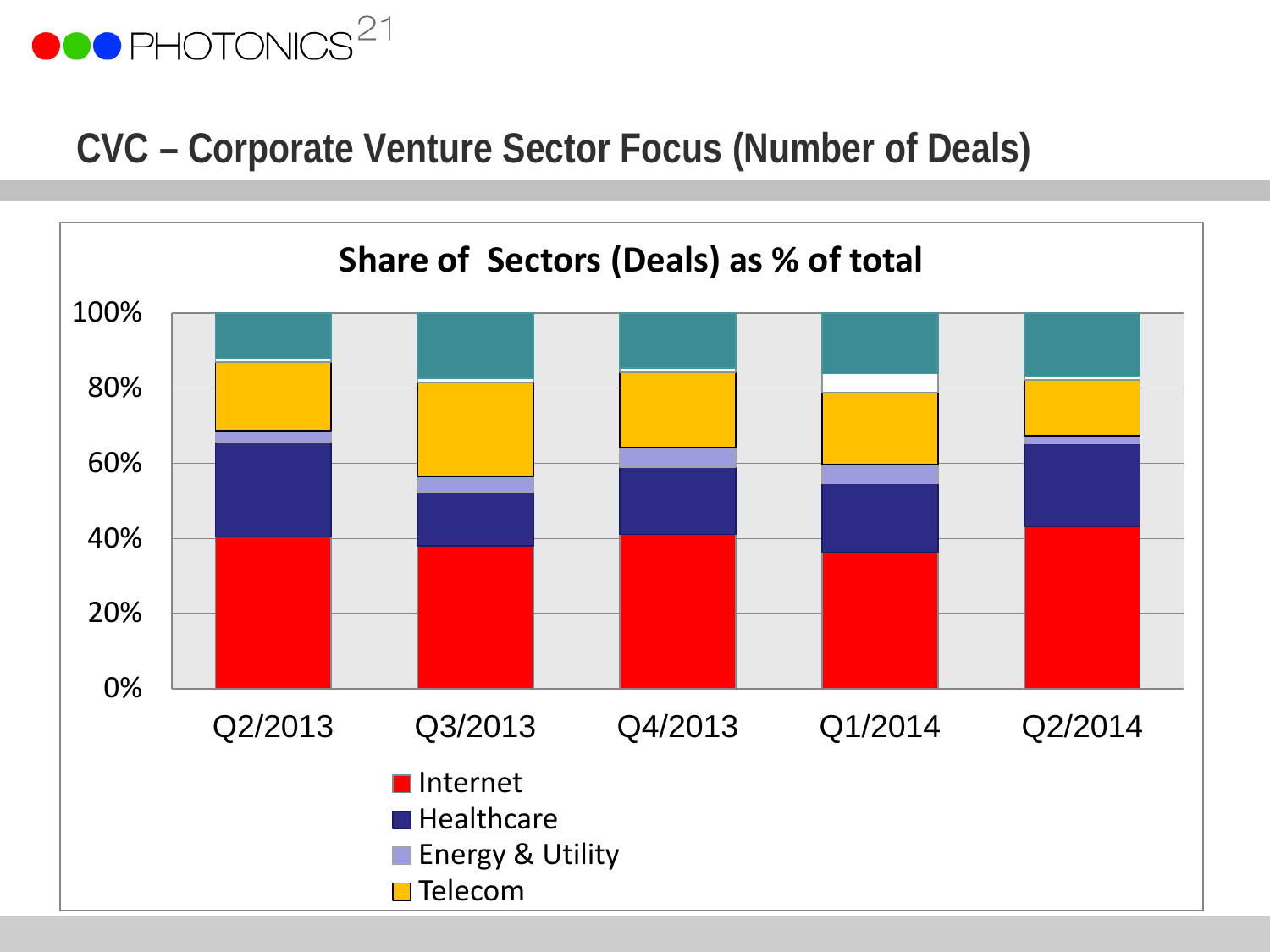### **Corporate Venture (CVC) – Some Global Trends (II)**

- ► Content focus
	- Alignment with growth strategy of parent
	- Financial returns
- ► Sector Focus:
	- Healthcare Services (nutrition, health informatics, diagnostics)  $-30$  % deals
	- Energy Services (Cleantech, Energy Efficiency, Resource Efficiency)
	- $\blacksquare$  ICT / New Media  $\sim$  30 % of deals
	- Performance Materials
- ► Investments Hotbeds (percentage of deals) in 2013
	- $\blacksquare$  US 65 %
	- Europe  $-15%$ 
		- $\bullet$  UK 4%
		- Germany 4 %
	- Asia 15  $%$ 
		- $\bullet$  China 4%
		- Japan 4%
		- $\bullet$  India 3%
	- Other (most infrastructural e.g. in Moscow, Czech Republic)

Source: Investing in Breakthrough CVC : Volans, Mac Arthur Foundation; The Social Investment Business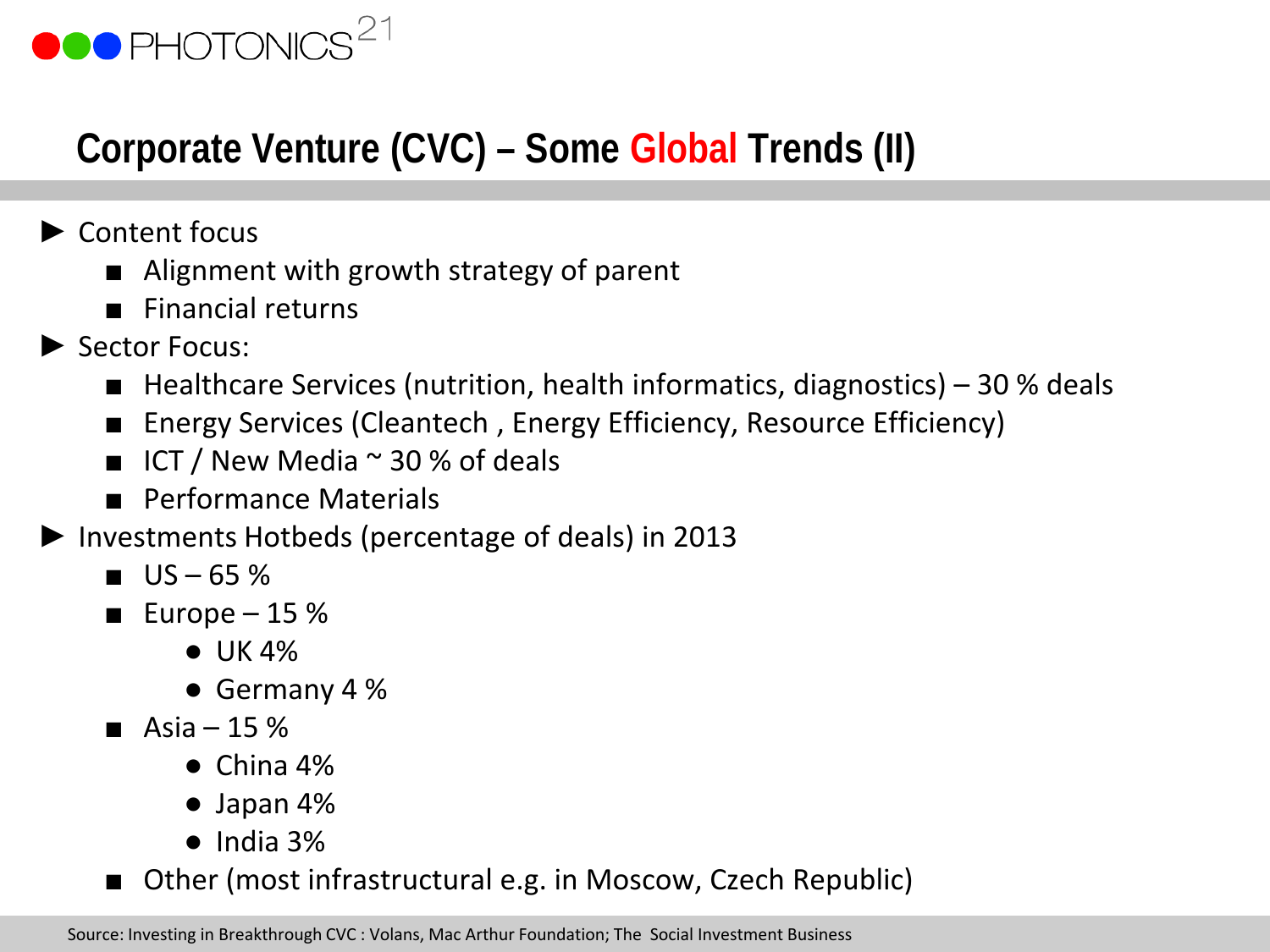### **Our Experiences: Findings from both Photonics Conferences**

- ► Private Equity Investments in Photonics mainly comes from Corporate Investors engagement of Venture Capitalists decreased
- ► Main Investment Focus is on Consumer Electronics and Life Science
	- Some interest also in Transportation & Aerospace
	- Hardware becoming a "zombie sector" in US and EU slightly different in Asia
- ► Especially large ICT companies seek buying innovations/entrepreneurs within their large R&D/M&A Budget – far above typical VC budgets
	- e.g. Samsung Ventures has a budget of  $$ 1.2 B/year$  to invest in new technologies, compared to typical VC fund investing  $\sim$  \$ 100 M/10 years
	- e.g. Google's investment for data centers/servers would comprise 200 mio. servers – means investment for 50 mio. optical connections
	- Apple by-passes investments by directly hiring promising photonics engineers
- $\triangleright$  Corporate Investors opportunities and risks
	- Mid/Long-term Commitment
	- ↑ Strategically driven to implement in markets
	- $\blacktriangleright$  Integrate entrepreneurs in large organizations/ bureaucracy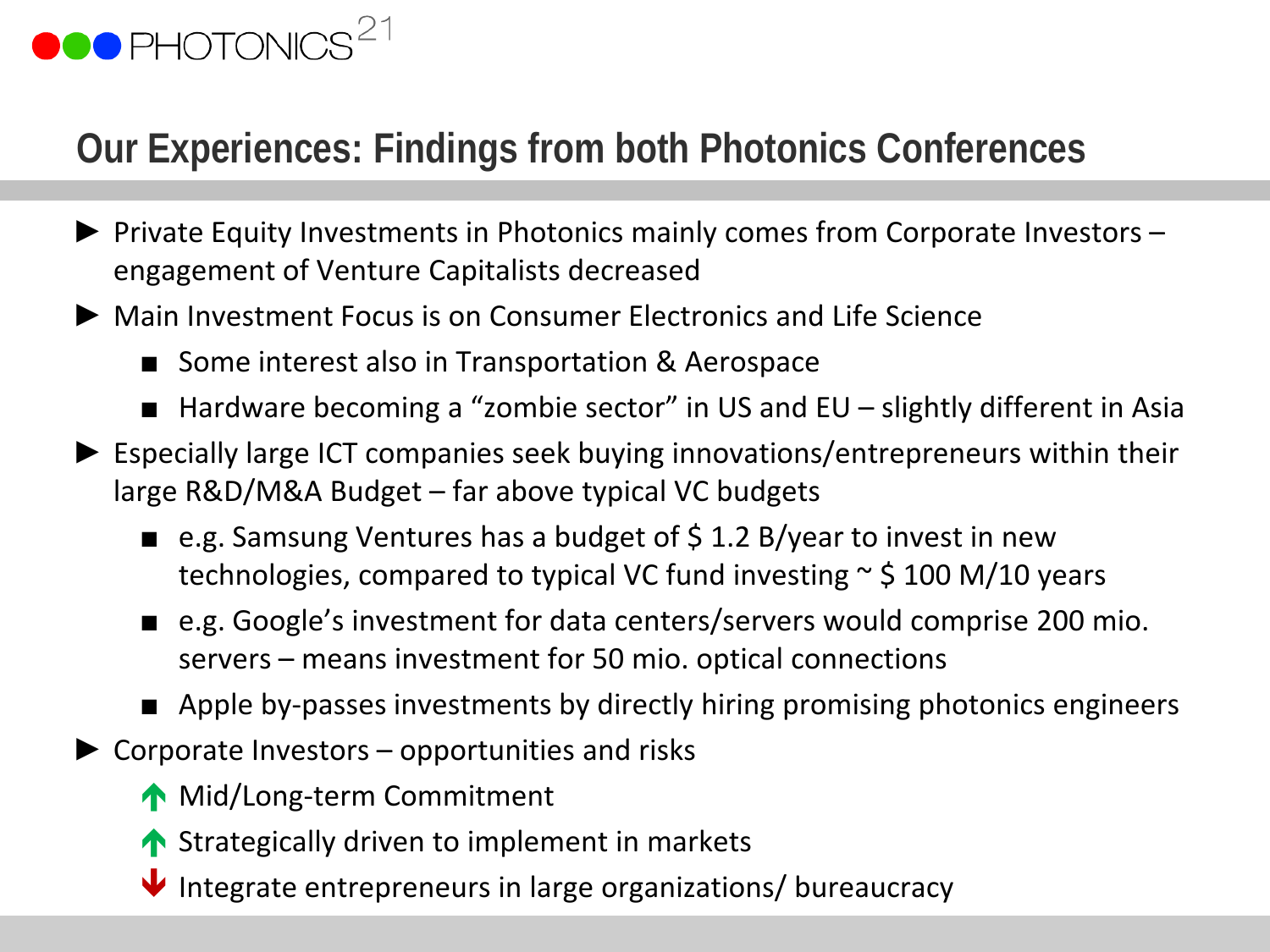### **Global Venture Capital Activities – Some Global Trends II**

#### ► **Business Angels increasingly supporting Entrepreneurial Businesses**

- Business Angels and Incubators expanding their presence in seed and early stages. In US increased their share in start-ups from 14% in 2007 to 26% in 2013.
- They also increased their share in later stages such as product development (18%) and even Revenue Generation (10%)

#### ► **Global VC Fundraising Activity**

- Overall Fundraising activity dropped from 2012 to 2013  $-$  both in number of funds financed (from 344 to 325) and in amount of money raised (from  $\frac{1}{5}$  34 B to  $\frac{1}{5}$  28 B).
- In terms of number of funds closed 2013 US had an share of 64 % (207 funds) and Europe of 18 % (58 funds) – same as their relative share in annual activity
- In terms of money raised both regions experienced a decline of 6%. US dropped from \$ 21B to \$20B, and Europe from \$5B to \$4.7B

#### ► **Excess Capital ("Dry Powder")**

- Despite fewer funds tackling capital the amount of "dry powder" excess capital also increased by 3 % in 2013 versus previous year
- US-based companies have now 22 months of investable assets. Europe has 26 months and Asia is higher with 74 months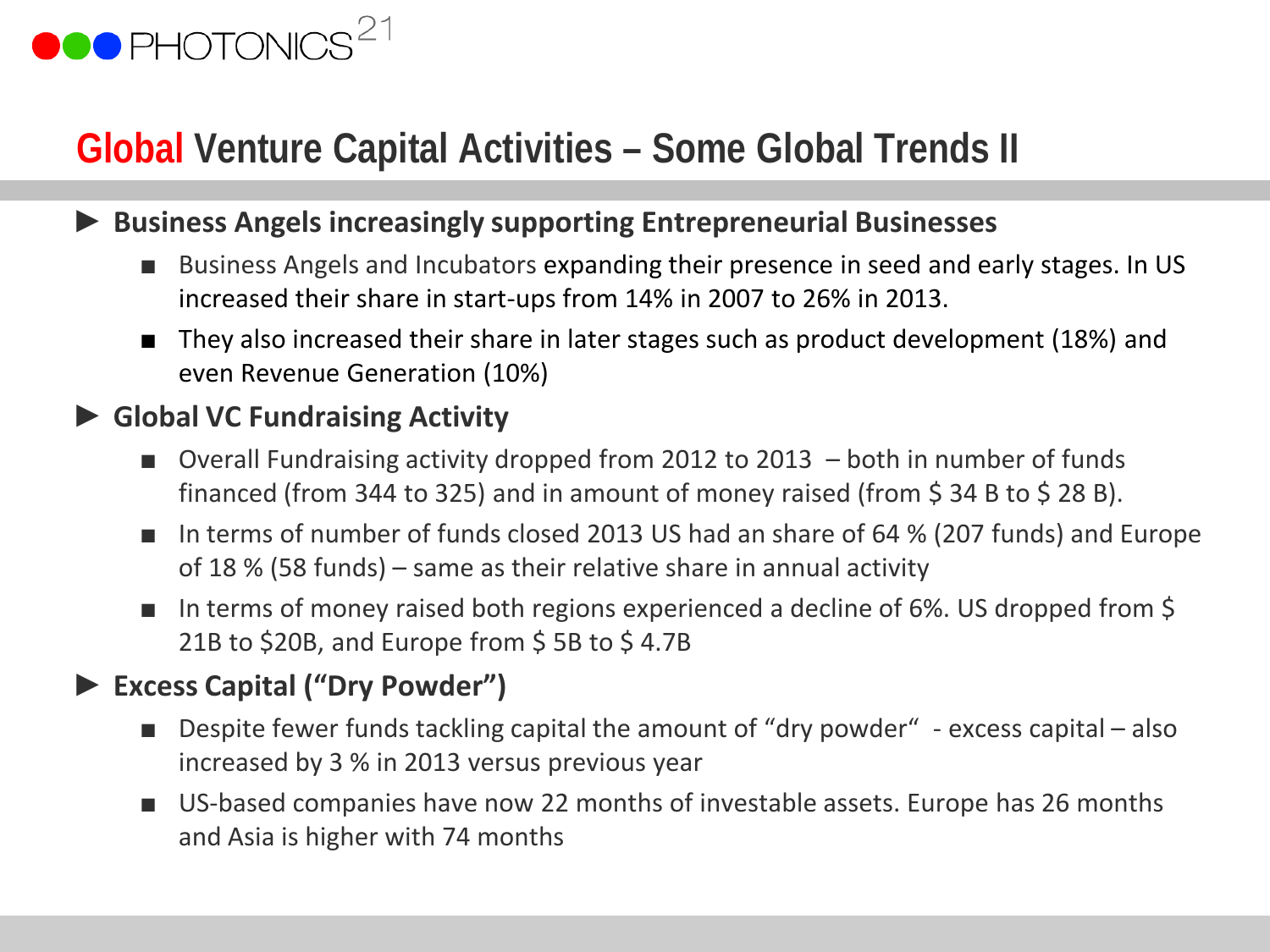

#### **EIB Projects 2014 by Sector – Total €77 B**



Source: EIB Statistics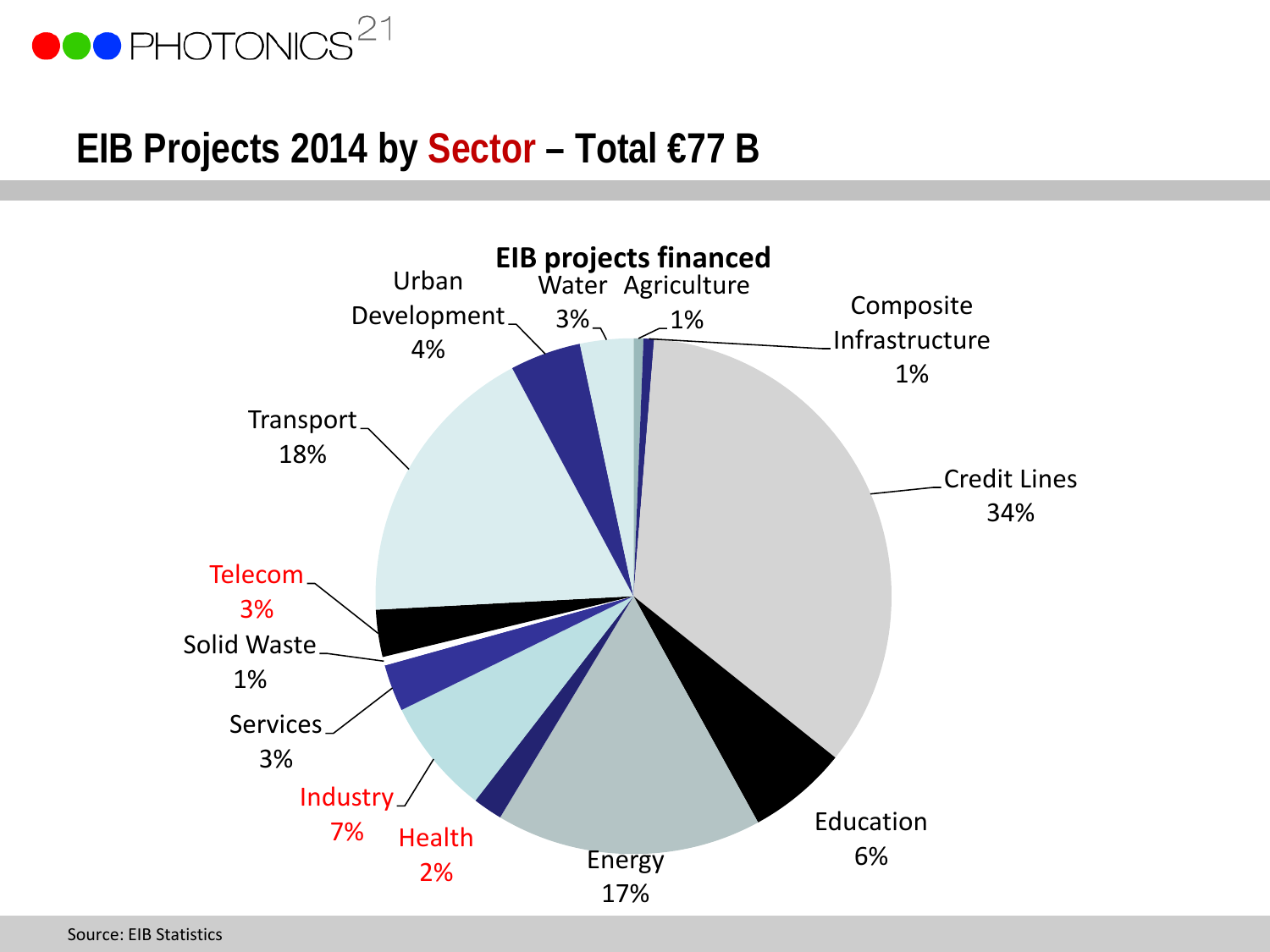

### **SME Financing – Governmental Instruments (EU + Member States)**

- Done mainly by banking credits but they are costly especially for those SME's in crisis affected countries in Southern Europe
- Support initiatives LTROs (and new TLTROs) for banks to initiate SME financing/credits have not contributed to raise lending
- Securisation of SME loans to shift risks from banks to capital markets is a possibility to shift capital in real economy – however level shrank
- Governmental support: Public institutions tried to support SME's but are limited due to cost for taxpayers issue. Success so far are limited to some countries
	- Germany : KFW quite successful to achieve private capital involvement with a variety of instruments like ERP-Star-up loan, Entrepreneur Loan, ERP Equity Capital or ERP Participation Programs
		- o € 11,3 bio. new gross lending
		- o 34000 entrepreneur loans
		- o 2,6 bio. for start-up's loans
	- France: Banque Public d' Investissement (Bpifrance) similar model than KfW
		- o France has loans € 8 bio. for banking credits of 60.800 enterprises
		- o Grants of 747 mio. for innovations
		- o Investment in  $\sim$  1000 enterprises / year
	- Italy Cassa Depositi e Prestiti (CdP) coordinated various programs for debt financing public initiatives as well as equity financing
	- Spain Instituto de Crédito Oficial (ICO) and Empresa Nacional de Innovación (ENISA)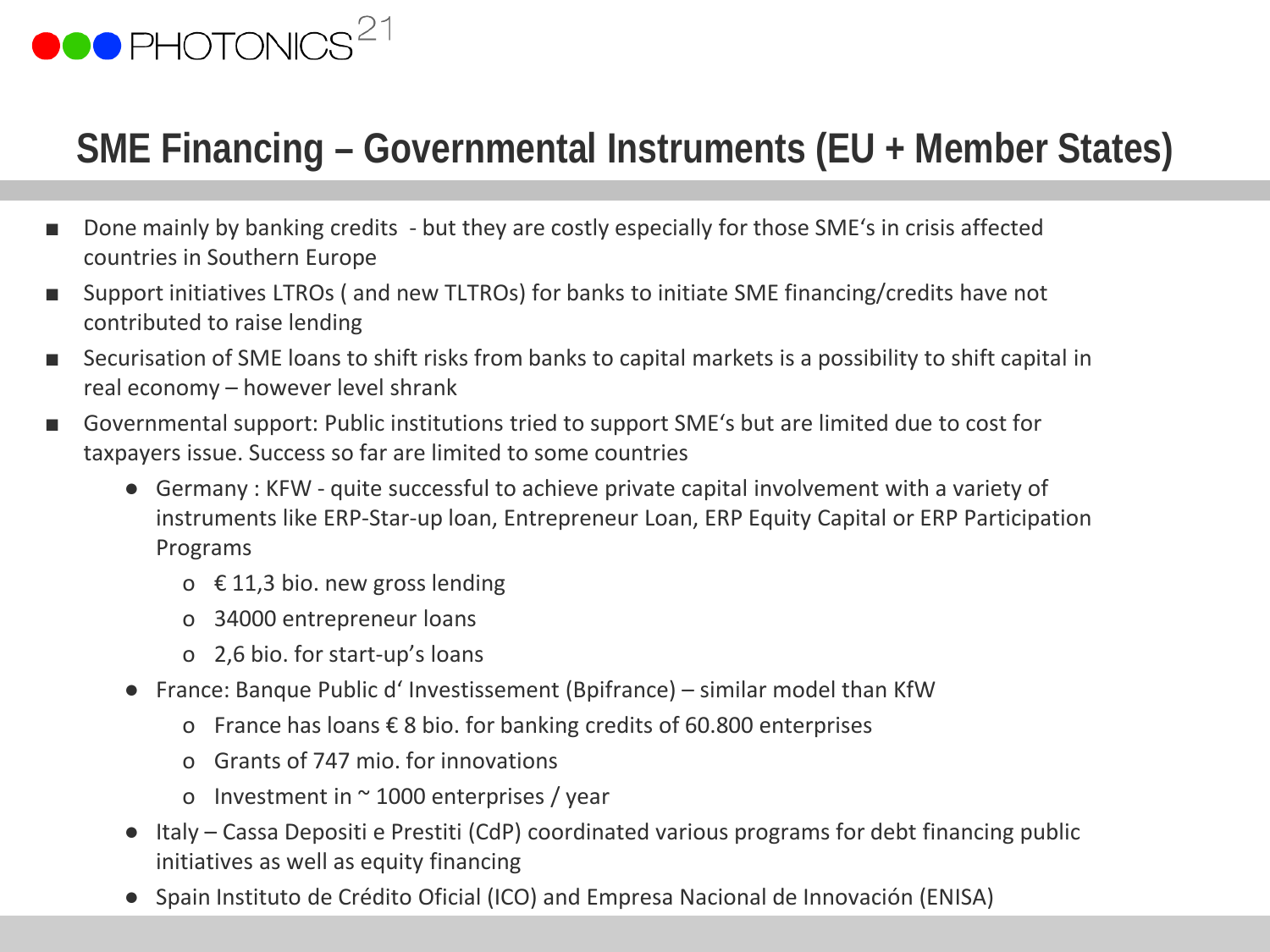### **Venture Capital Financing in EU Still Seriously Lagging the US (4-5x less)**



- ► Global VC investment \$49B in 2013, still below 2008 pre-crisis level (\$51 B)
- $\blacktriangleright$  Europe makes up 15% of VC activities hugely behind the US with 68% (4-5x less for a larger market)
- ► China VC market lost share and dropped from former 11% share to 7%
- ► VC & PE dynamics and trends according to E+Y 2014 VC report
	- VC becoming more risk averse and shifting investments to later stage
	- Corporate Investors increased activities in later stage to fill their innovation gaps
	- Governments start creating entrepreneurial ecosystems where equity investments can grow (both debt and equity side)
	- Crowdfunding as a new mechanism is used by some seed financing (mainly b2c)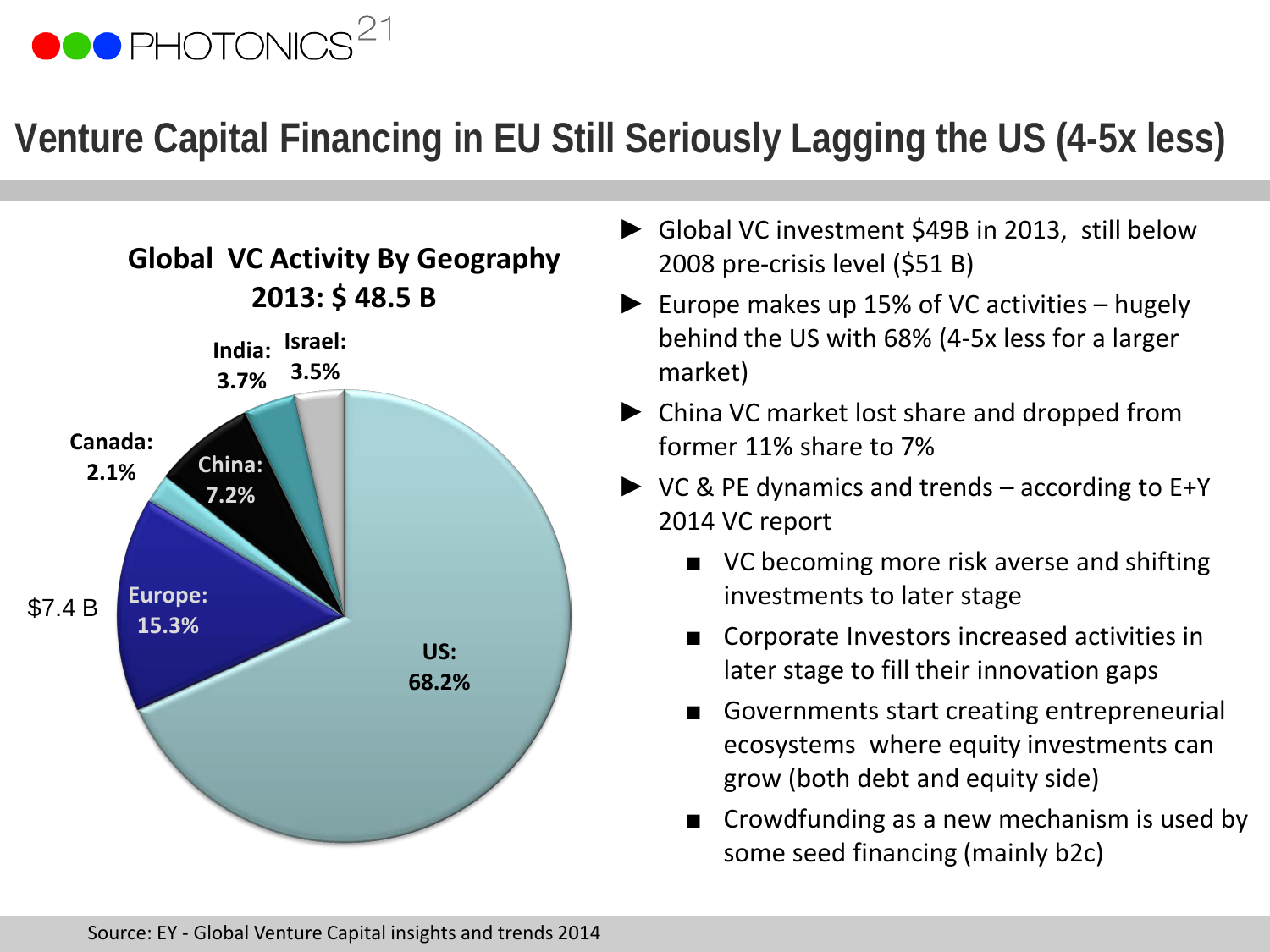# **OOO** PHOTONICS

### **Governmental Initiatives – Enhancing Role of EIB (I)**

- EIB owned by 28 EU Member states. Subscribed capital of EUR 243bn
- Most important instruments of EIB are:
	- **Project loans for individual projects** for investments > € 25 mio.. Lending sum up to 50% of the total cost. Current average share of the EIB is 1/3 as the activities of the EIB attract investors from the private sector.
	- **Intermediated loans** are loans which are passed to local banks and which are then "lent-on" to SMEs, Mid-Cap businesses but also public sector bodies when financial resources deployed for objectives that are in line with the EIB's policies – for instance economic and social cohesion.
	- **ESIF Financial Instruments** transform national financial resources coming from the EU budget into financial products such as loans, guarantees and equity. Management made by the national authorities. These financial instruments have been used so far for Structural Fund investments.
	- **Project bonds** are the most recent product of the EIB. Private/public project companies investing into large scale projects in the field of energy, transport and broad-band infrastructure could benefit from a credit enhancement: The EIB guarantees a tranche of subordinated debt so that the credit standing of the senior debt (project bonds) is enhanced and becomes more attractive for institutional investors. Eligible Projects are selected by the EIB.